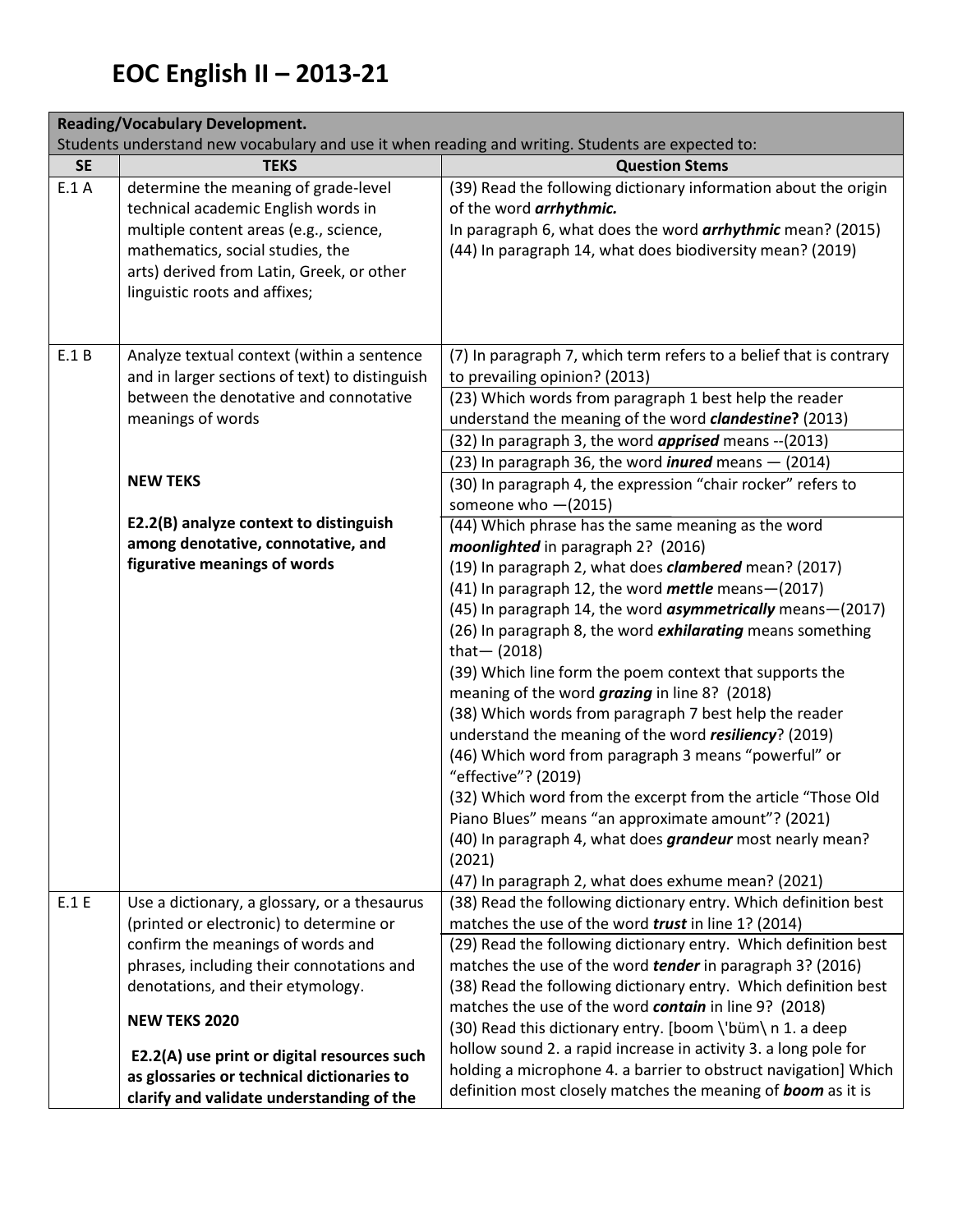|                 | precise and appropriate meaning of                      | used in paragraph 4 of the excerpt from the article "Those Old                                                       |
|-----------------|---------------------------------------------------------|----------------------------------------------------------------------------------------------------------------------|
|                 | technical or discipline-based vocabulary                | Piano Blues"? (2021)                                                                                                 |
|                 |                                                         |                                                                                                                      |
|                 | <b>New TEKS</b>                                         | Old TEKS-not tested (so far)                                                                                         |
|                 |                                                         |                                                                                                                      |
|                 | E2.2(C) determine the meaning of foreign                | E2.1D--show the relationship between the origins and meaning                                                         |
|                 | words or phrases used frequently in                     | of foreign words or phrases used frequently in written English                                                       |
|                 | English such as pas de deux, status quo,                | and historical events or developments (e.g., glasnost, avant-                                                        |
|                 | déjà vu, avant-garde, and coup d'etat                   | garde, coup d'état)                                                                                                  |
|                 | Reading/Comprehension of Literary Text/Theme and Genre. |                                                                                                                      |
|                 |                                                         | Students analyze, make inferences and draw conclusions about theme and genre in different cultural, historical, and  |
|                 |                                                         | contemporary contexts and provide evidence from the text to support their understanding. Students are expected to:   |
| <b>SE</b>       | <b>TEKS</b>                                             | <b>Question Stems</b>                                                                                                |
| E.2             | Students analyze, make inferences and                   | (19) Which of these best states the poem's theme? (2013)                                                             |
| <b>Fig 19 B</b> | draw conclusions about theme and                        | (33) Read this quotation from paragraph 5. [In the bedroom, on                                                       |
|                 | genre in different cultural, historical,                | the brown wall, hung a single picture-the portrait of a boy in                                                       |
|                 | and contemporary contexts and provide                   | grey velvet-that interested Paul most of all. The boys hand                                                          |
|                 | evidence from the text to support their                 | rested on the head of a big dog, and he looked infinitely noble                                                      |
|                 | understanding.                                          | and charming, and yet (in spite of the dog) so sad and lonely                                                        |
|                 |                                                         | that he too might have come home that very day to a strange                                                          |
|                 |                                                         | house in which none of his old things could be found.] The                                                           |
|                 | <b>NEW TEKS</b>                                         | quotation suggests that the selection explores the theme of --                                                       |
|                 | E2.4(F) make inferences and use                         | (2013)                                                                                                               |
|                 | evidence to support understanding                       | (41) In line 14, it is significant to the theme of the poem that                                                     |
|                 |                                                         | the birds are at the feeder because this shows that they are $-$                                                     |
|                 | E2.5(C) use text evidence and                           | (2014)                                                                                                               |
|                 | original commentary to support an                       |                                                                                                                      |
|                 | interpretive response                                   | (42) Which sentence from the story supports the theme of the                                                         |
|                 |                                                         | interconnectedness of humanity? (2015)                                                                               |
|                 |                                                         | (48) One theme explored in the poem involves - (2015)                                                                |
|                 |                                                         | (24) the author most likely includes the anecdote about the bat<br>in paragraph 9 to develop the theme of $-$ (2016) |
|                 |                                                         | (33) Paragraph 10 build upon the theme of - (2016)                                                                   |
|                 |                                                         |                                                                                                                      |
|                 |                                                         | (22) Which quotation best illustrates the author's yearning for                                                      |
|                 |                                                         | connection with the world? (2017)<br>(25) Which quotation best supports the theme of the                             |
|                 |                                                         |                                                                                                                      |
|                 |                                                         | interrelatedness of living creatures? (2017)                                                                         |
|                 |                                                         | (46) The story explores a theme about the - (2017)                                                                   |
|                 |                                                         | (52) The narrator's polishing of the mirror suggests a theme of                                                      |
|                 |                                                         | $-(2018)$                                                                                                            |
|                 |                                                         | (31) The story explores the theme of a son $-$ (2019)                                                                |
| E. 2 C          | Relate the figurative language of a                     | (17) The poem reflects history by using imagery that contrasts                                                       |
|                 | literary work to its historical and cultural            | life in Mississippi before and after -- (2013)                                                                       |
|                 | setting                                                 |                                                                                                                      |
|                 | <b>NEW TEKS</b>                                         |                                                                                                                      |
|                 | E2.6(D) analyze how historical and                      |                                                                                                                      |
|                 | cultural settings influence                             |                                                                                                                      |
|                 | characterization, plot, and theme                       |                                                                                                                      |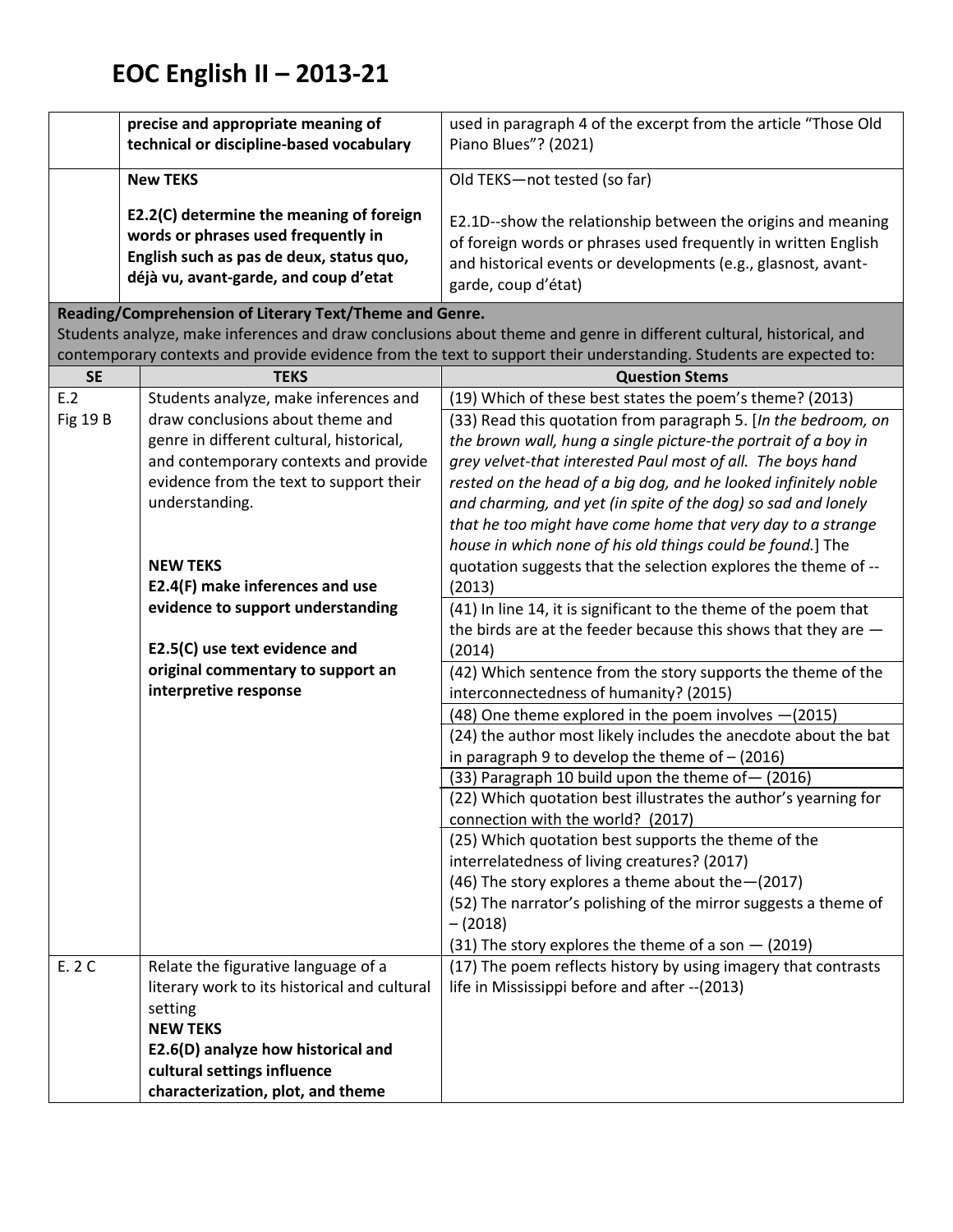|                        | across texts                                                                                                                                                                                                                                                                                                               |                                                                                                                                                                                                                                                                                                                                                           |
|------------------------|----------------------------------------------------------------------------------------------------------------------------------------------------------------------------------------------------------------------------------------------------------------------------------------------------------------------------|-----------------------------------------------------------------------------------------------------------------------------------------------------------------------------------------------------------------------------------------------------------------------------------------------------------------------------------------------------------|
|                        | E1.8(D) analyze how the author's use of                                                                                                                                                                                                                                                                                    |                                                                                                                                                                                                                                                                                                                                                           |
|                        | language achieves specific purposes                                                                                                                                                                                                                                                                                        |                                                                                                                                                                                                                                                                                                                                                           |
|                        | Reading/Comprehension of Literary Text/Poetry.                                                                                                                                                                                                                                                                             |                                                                                                                                                                                                                                                                                                                                                           |
|                        |                                                                                                                                                                                                                                                                                                                            | Students understand, make inferences and draw conclusions about the structure and elements of poetry and provide                                                                                                                                                                                                                                          |
|                        | evidence from text to support their understanding. Students are expected to:                                                                                                                                                                                                                                               |                                                                                                                                                                                                                                                                                                                                                           |
| <b>SE</b>              | <b>TEKS</b>                                                                                                                                                                                                                                                                                                                | <b>Question Stems</b>                                                                                                                                                                                                                                                                                                                                     |
| E.3<br><b>Fig 19 B</b> | Students understand, make inferences<br>and draw conclusions about the<br>structure and elements of poetry and                                                                                                                                                                                                             | (18) In lines 7 and 8, the poet uses a simile that has the ironic<br>effect of making the minnows seem--(2013)<br>(20) Read these lines from the poem. [I am four in this                                                                                                                                                                                 |
|                        | provide evidence from text to support<br>their understanding.                                                                                                                                                                                                                                                              | photograph, standing / on a wide strip of Mississippi beach, /<br>my hands on the flowered hips / of a bright bikini] In these<br>lines, the poet's tone can best be described as -- (2013)<br>(22) In line 12, the reader can infer that the speaker uses the                                                                                            |
|                        | <b>NEW TEKS</b>                                                                                                                                                                                                                                                                                                            | pronoun "us" to refer to -- (2013)                                                                                                                                                                                                                                                                                                                        |
|                        | E2.4(F) make inferences and use<br>evidence to support understanding                                                                                                                                                                                                                                                       | (39) Which quotation can best be described as conveying the<br>idea of freedom? (2014)                                                                                                                                                                                                                                                                    |
|                        | E2.5(C) use text evidence and<br>original commentary to support an                                                                                                                                                                                                                                                         | (43) Read this sentence from lines 7 through 9. The reader can<br>conclude that the speaker is $-(2014)$                                                                                                                                                                                                                                                  |
|                        | interpretive response                                                                                                                                                                                                                                                                                                      | (47) In the poem, the words "It was an ordinary morning"<br>function as a way of $-(2015)$<br>(40) Which of these lines contains poetic language that conveys<br>a sense of gentleness? (2018)                                                                                                                                                            |
|                        |                                                                                                                                                                                                                                                                                                                            | (42) Read line 12 from the poem. What tones are conveyed by<br>this line? (2018)<br>(43) Lines 13 and 14 suggest that the ponies - (2018)<br>(19) In which lines does the poet use personification to create a<br>somber mood? (2019)<br>(20) Lines 20 and 21 suggest that the speaker - (2019)<br>(22) The final line of the poem suggests that - (2019) |
| E.3 A                  | Analyze the structure or prosody (e.g.,                                                                                                                                                                                                                                                                                    | (44) In the last three lines, the tone of the poem shifts from -                                                                                                                                                                                                                                                                                          |
|                        | meter, rhyme scheme) and graphic<br>elements (e.g., line length, punctuation,<br>word position) in poetry.<br><b>NEW TEKS</b><br>E2.7(B) analyze the effects of metrics;<br>rhyme schemes; types of rhymes such<br>as end, internal, slant, and eye; and<br>other conventions in poems across a<br>variety of poetic forms | (2014)<br>(46) Stanzas 2 through 7 of the poem begin in the middle of a<br>sentence. How does this structure relate to the content of the<br>poem? (2015)<br>(41) Which of these best describes the structure of the poem?<br>(2018)<br>(23) Which sentence describes a shift in the poem's focus?<br>(2019)                                              |
|                        | E1.8(D) analyze how the author's use of<br>language achieves specific purposes                                                                                                                                                                                                                                             |                                                                                                                                                                                                                                                                                                                                                           |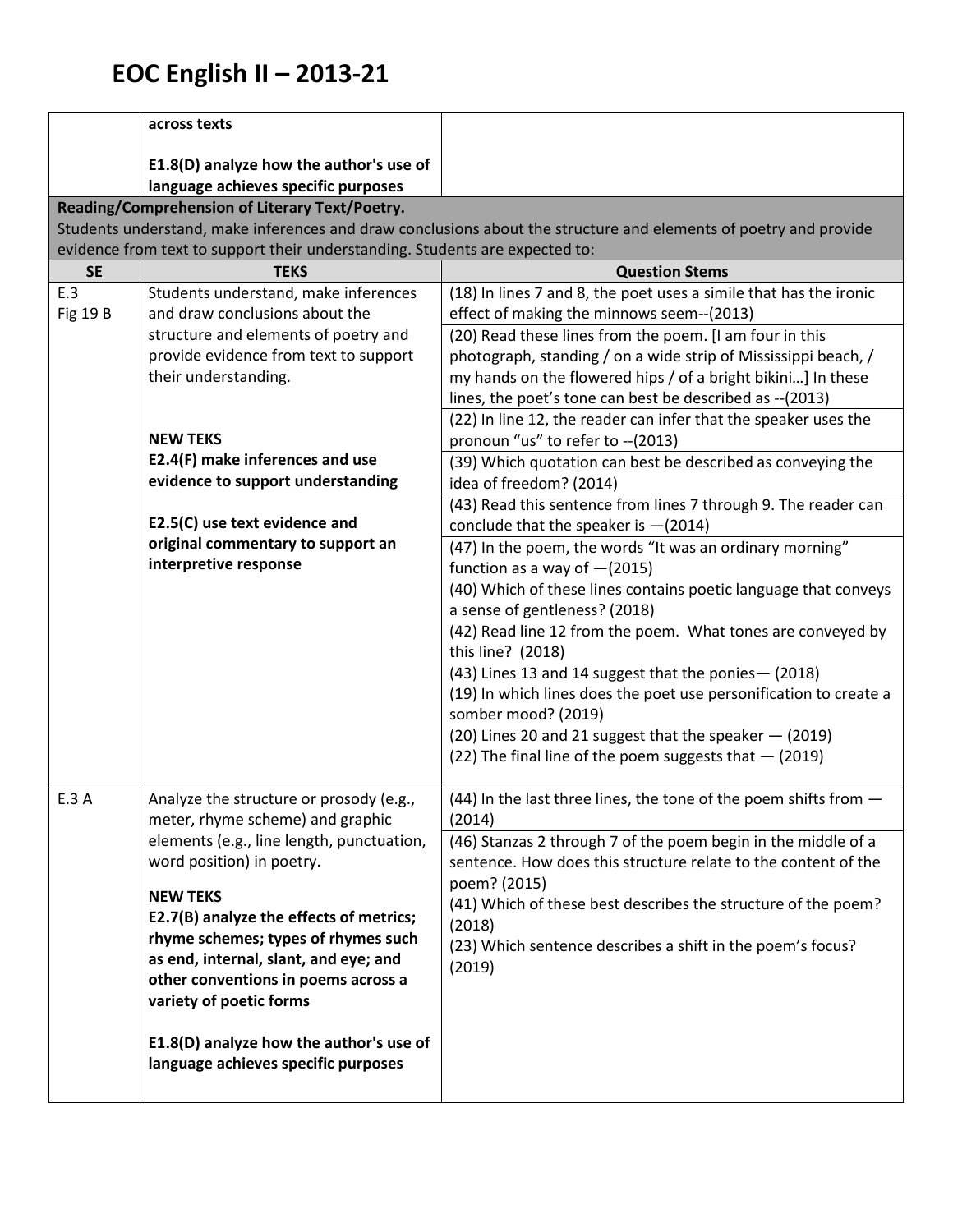#### **Reading/Comprehension of Literary Text/Fiction.**

Students understand, make inferences and draw conclusions about the structure and elements of fiction and provide evidence from text to support their understanding. Students are expected to:

| <b>SE</b>       | chached hom tont to support their unacretaming, students are expected to:<br><b>TEKS</b> | <b>Question Stems</b>                                                                                                  |
|-----------------|------------------------------------------------------------------------------------------|------------------------------------------------------------------------------------------------------------------------|
| E.5             | Students understand, make inferences                                                     | (35) Which line from the selection provides the best evidence                                                          |
| <b>Fig 19 B</b> | and draw conclusions about the                                                           | that Paul's mother has remarried more than once? (2013)                                                                |
|                 | structure and elements of fiction and                                                    | (37) From the description of Mr. Moffatt's library, the reader                                                         |
|                 | provide evidence from text to support                                                    | can infer that he -- (2013)                                                                                            |
|                 | their understanding.                                                                     | (25) Which line suggests that Alejandro is sensitive to the                                                            |
|                 |                                                                                          | feelings of others? (2014)                                                                                             |
|                 |                                                                                          | (44) Based on the description of the contents of Kana's                                                                |
|                 |                                                                                          | backpack in paragraph 12, the reader can conclude that Kana -                                                          |
|                 | <b>NEW TEKS</b>                                                                          | (2015)                                                                                                                 |
|                 | E2.4(F) make inferences and use                                                          | (27) Read the dialogue in paragraphs 11 through 24. When                                                               |
|                 | evidence to support understanding                                                        | considered with this dialogue, which sentence reveals that                                                             |
|                 |                                                                                          | Jimmy is hiding his true feelings from his father? (2016)                                                              |
|                 | E2.5(C) use text evidence and                                                            | (28) In paragraph 9, the description of the kitchen serves to-                                                         |
|                 | original commentary to support an                                                        | (2016)                                                                                                                 |
|                 | interpretive response                                                                    | (47) the sentence fragments in paragraph 10 help convey                                                                |
|                 |                                                                                          | Marie-Laure's-(2017)                                                                                                   |
|                 |                                                                                          | (48) The tone of the concluding paragraph can best be                                                                  |
|                 |                                                                                          | described as $-$ (2017)                                                                                                |
|                 |                                                                                          | (49) After Marie-Laure's father says "Take us home" in                                                                 |
|                 |                                                                                          | paragraph 2, the reader can infer from Marie-Laure's reaction                                                          |
|                 |                                                                                          | that $-$ (2017)                                                                                                        |
|                 |                                                                                          | (51) Which quotation shows that Marie-Laure is referring to the                                                        |
|                 |                                                                                          | model in her kitchen as she finds her way home? (2017)                                                                 |
|                 |                                                                                          | (52) What does the description of the model in paragraph 1                                                             |
|                 |                                                                                          | reveal about the father's character? (2017)                                                                            |
|                 |                                                                                          | (46) Read this quotation from Paragraph 1. This description of<br>the salesperson shows that the narrator feels-(2018) |
|                 |                                                                                          | (49) Which sentence shows that the narrator has been affected                                                          |
|                 |                                                                                          | by the encounter with the salesperson? (2018)                                                                          |
|                 |                                                                                          | (51) Which phrase best describes the shift in tone from the                                                            |
|                 |                                                                                          | beginning to the end of the excerpt? (2018)                                                                            |
|                 |                                                                                          | (25) What does paragraph 16 reveal about the son? (2019)                                                               |
|                 |                                                                                          | (28) Paragraph 17 suggests that the son is motivated to listen to                                                      |
|                 |                                                                                          | his father because $-(2019)$                                                                                           |
|                 |                                                                                          | (30) Paragraph 20 reveals that the father views his childhood                                                          |
|                 |                                                                                          | home of Ashland as $-(2019)$                                                                                           |
|                 |                                                                                          | (20) In paragraph 8 of the excerpt from The Piano Shop on the                                                          |
|                 |                                                                                          | Left Bank, Luc suggests that the narrator -(2021)                                                                      |
|                 |                                                                                          | (21) In paragraph 1 of the excerpt from The Piano Shop on the                                                          |
|                 |                                                                                          | Left Bank, which idea is introduced? (2021)                                                                            |
|                 |                                                                                          | (22) Read this quotation from paragraph 16 of the excerpt from                                                         |
|                 |                                                                                          | The Piano Shop on the Left Bank. "Think of it as an investment                                                         |
|                 |                                                                                          | in personal expression." What can the reader infer about the                                                           |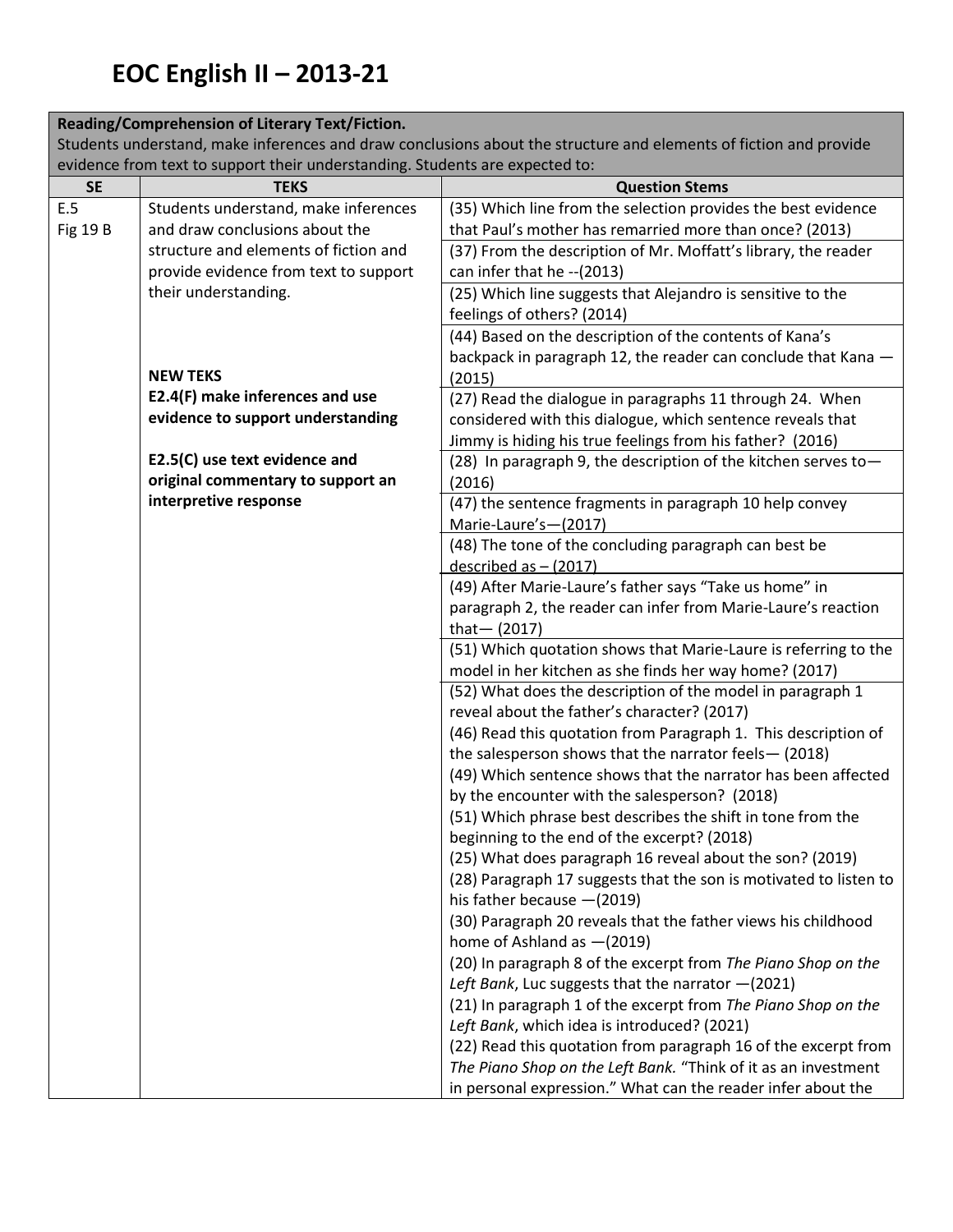|       |                                            | narrator's wife based on her words? (2021)                                                            |
|-------|--------------------------------------------|-------------------------------------------------------------------------------------------------------|
|       |                                            | (23) In paragraph 17 of the excerpt from The Piano Shop on the                                        |
|       |                                            | Left Bank, how does the narrator feel about playing the Stingl                                        |
|       |                                            | piano in the piano shop? (2021)                                                                       |
|       |                                            | (46) What do the repeated italicized words "bang-bang-bang-                                           |
|       |                                            | bang-bang" in both paragraphs 1 and 5 emphasize? (2021)                                               |
|       |                                            | (48) Which quotation best suggests that Kevin probably feels                                          |
|       |                                            | increasing pressure from external expectations? (2021)                                                |
|       |                                            | (51) What does the narrator suggest about Kevin in paragraph                                          |
|       |                                            | 3? (2021)                                                                                             |
|       |                                            | (52) Read this quotation from paragraph 7. [He's a Beartown                                           |
|       |                                            | man, his dad's a Beartown man, and that may not mean a thing                                          |
|       |                                            | anywhere else, but it means something here.] Based on the                                             |
|       |                                            | quotation, the reader can infer that Kevin feels $-$ (2021)                                           |
| E.5 A | Analyze isolated scenes and their          | (24) Why does Alejandro allow the old woman to stay in the                                            |
|       | contribution to the success of the plot as | clinic? (2014)                                                                                        |
|       | a whole in a variety of works of fiction;  | (43) How do the stranger's actions in paragraph 8 affect Kana's                                       |
|       | <b>NEW TEKS</b>                            | internal conflict? (2015)                                                                             |
|       | E2.6(C) analyze isolated scenes and        | (23) What detail is left unresolved at the end of the selection?                                      |
|       | their contribution to the success of the   | (2016)                                                                                                |
|       | plot as a whole                            | (48) The author establishes conflict in paragraph1 by describing                                      |
|       |                                            | the $- (2018)$                                                                                        |
|       |                                            | (49) How are paragraphs 8 through 10 important to the                                                 |
|       |                                            | development of the plot? (2021)                                                                       |
|       |                                            | (50) Why does the author include the extended flashback in                                            |
|       |                                            | paragraph 1? (2021)                                                                                   |
| E.5B  | Analyze differences in the characters'     | (26) What is Jimmy's primary dilemma? (2016)                                                          |
|       | moral dilemmas in works of fiction         | (26) Which line of dialogue provides the best evidence that the                                       |
|       | across different countries or cultures;    | father is questioning his priorities? (2019)<br>(29) Which sentence best describes the father's moral |
|       | E1.6(B) analyze how authors                | dilemma? (2019)                                                                                       |
|       | develop complex yet believable             |                                                                                                       |
|       | characters in works of fiction             |                                                                                                       |
|       | through a range of literary devices,       |                                                                                                       |
|       | including character foils                  |                                                                                                       |
| E.5 C | Evaluate the connection between forms      | (26) Read paragraph 33. The tone of this paragraph can best be                                        |
|       | of narration (e.g., unreliable,            | described as $-$ (2014)                                                                               |
|       | omniscient) and tone in works of fiction;  | (40) What is the effect of the story's point of view? (2015)                                          |
|       |                                            |                                                                                                       |
|       |                                            | (25) Read this sentence from paragraph 26. [The leather soles                                         |
|       |                                            | of my shoes felt insecure and slippery on the rungs] The                                              |
|       |                                            | author's use of the first-person point of view-(2016)                                                 |
|       |                                            | (47) The point of view used by the author gives the reader                                            |
|       |                                            | insight into the - (2018)                                                                             |
|       |                                            | (27) In paragraphs 3 through 5, the phrases "Let me guess" and                                        |
|       |                                            | "no doubt" give the son's dialogue a tone that is $-$ (2019)                                          |
|       |                                            |                                                                                                       |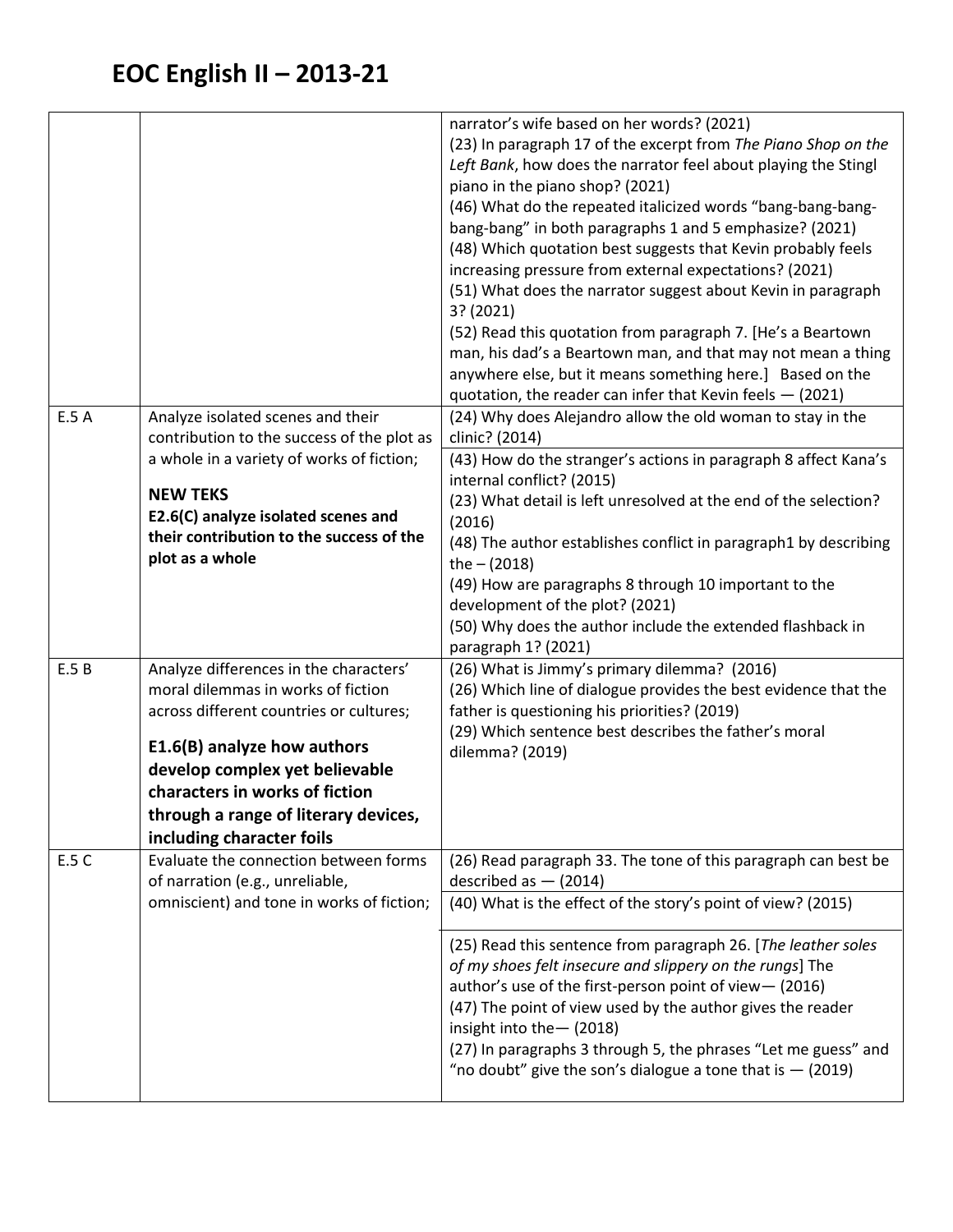#### **Reading/Comprehension of Literary Text/Literary Nonfiction**

Students understand, make inferences and draw conclusions about the varied structural patterns and features of literary nonfiction and respond by providing evidence from text to support their understanding. Students are expected to:

| <b>SE</b>       | <b>TEKS</b>                                              | <b>Question Stems</b>                                                                                            |
|-----------------|----------------------------------------------------------|------------------------------------------------------------------------------------------------------------------|
| E.6 A           | Evaluate the role of syntax and diction                  | (8) Read these sentences from paragraph 4. [one former                                                           |
|                 | and the effect of voice, tone, and                       | publisher told me recently that Barry Bingham, Jr., "was the                                                     |
|                 | imagery on a speech, literary essay, or                  | visionary among us. He said what we didn't want to hear and                                                      |
|                 | other forms of literary nonfiction                       | we ran from it."] The primary purpose of the text above is to --                                                 |
|                 |                                                          | (2013)                                                                                                           |
|                 | <b>NEW TEKS</b>                                          | (9) In paragraph 7, why does the author refer to saving trees                                                    |
|                 | E2.8(F) analyze how the author's                         | and conserving fuel? (2013)                                                                                      |
|                 | diction and syntax contribute to the                     | (10) In paragraph 4, why does the author choose the word                                                         |
|                 | mood, voice, and tone of a text                          | "crusty" to describe newspaper people? (2013)                                                                    |
|                 |                                                          | (30) In paragraph 8, the author uses glass a metaphor to show                                                    |
|                 |                                                          | $her- (2016)$                                                                                                    |
|                 |                                                          | (31) In paragraph 4, the author's attitude about being near                                                      |
|                 |                                                          | wildlife is $-$ (2016)                                                                                           |
|                 |                                                          | (34) In paragraph 1, the author details the history of the Pacific                                               |
|                 |                                                          | Crest Trail to $-$ (2016)                                                                                        |
|                 |                                                          | (20) The description of the otters in paragraphs 1 and 2                                                         |
|                 |                                                          | suggests they are - (2017)                                                                                       |
|                 |                                                          | (21) In paragraph 7, the author includes the information about                                                   |
|                 |                                                          | his daughter's studies primarily to-(2017)                                                                       |
|                 |                                                          | (23) In paragraph 2, the author uses the figurative language                                                     |
|                 |                                                          | "Their tails flipping up to gleam like wands in the early sunlight"                                              |
|                 |                                                          | to illustrate-(2017)                                                                                             |
|                 |                                                          | (24) Why does the author ask several questions in paragraphs<br>13 and 14? (2017)                                |
|                 |                                                          | (24) In paragraph 1 of the excerpt from The Piano Shop on the                                                    |
|                 |                                                          | Left Bank, why does the narrator describe the piano as "a                                                        |
|                 |                                                          | strange and wonderful combination of the robust and the                                                          |
|                 |                                                          | delicate"? (2021)                                                                                                |
|                 |                                                          | (25) Read this quotation from paragraph 1 of the excerpt from                                                    |
|                 |                                                          | The Piano Shop on the Left Bank. [I was nervous, almost                                                          |
|                 |                                                          | spellbound; suddenly this great impractical hulk was the                                                         |
|                 |                                                          | gateway to a territory from which I had been absent for too                                                      |
|                 |                                                          | long. Something said "Yes!" before I even touched the                                                            |
|                 |                                                          | keyboard.] What is the narrator's purpose for including this                                                     |
|                 |                                                          | description? (2021)                                                                                              |
|                 | Reading/Comprehension of Literary Text/Sensory Language. |                                                                                                                  |
|                 |                                                          | Students understand, make inferences and draw conclusions about how an author's sensory language creates imagery |
|                 |                                                          | in literary text and provide evidence from text to support their understanding. Students are expected to:        |
| <b>SE</b>       | <b>TEKS</b>                                              | <b>Question Stems</b>                                                                                            |
| E.7             | Students understand, make inferences                     | (11) Read this sentence from paragraph 9. [The swamp clung a                                                     |
| <b>Fig 19 B</b> | and draw conclusions about how an                        | little-even to him.] In this sentence, the author uses descriptive                                               |
|                 | author's sensory language creates                        | language to indicate that -- (2013)                                                                              |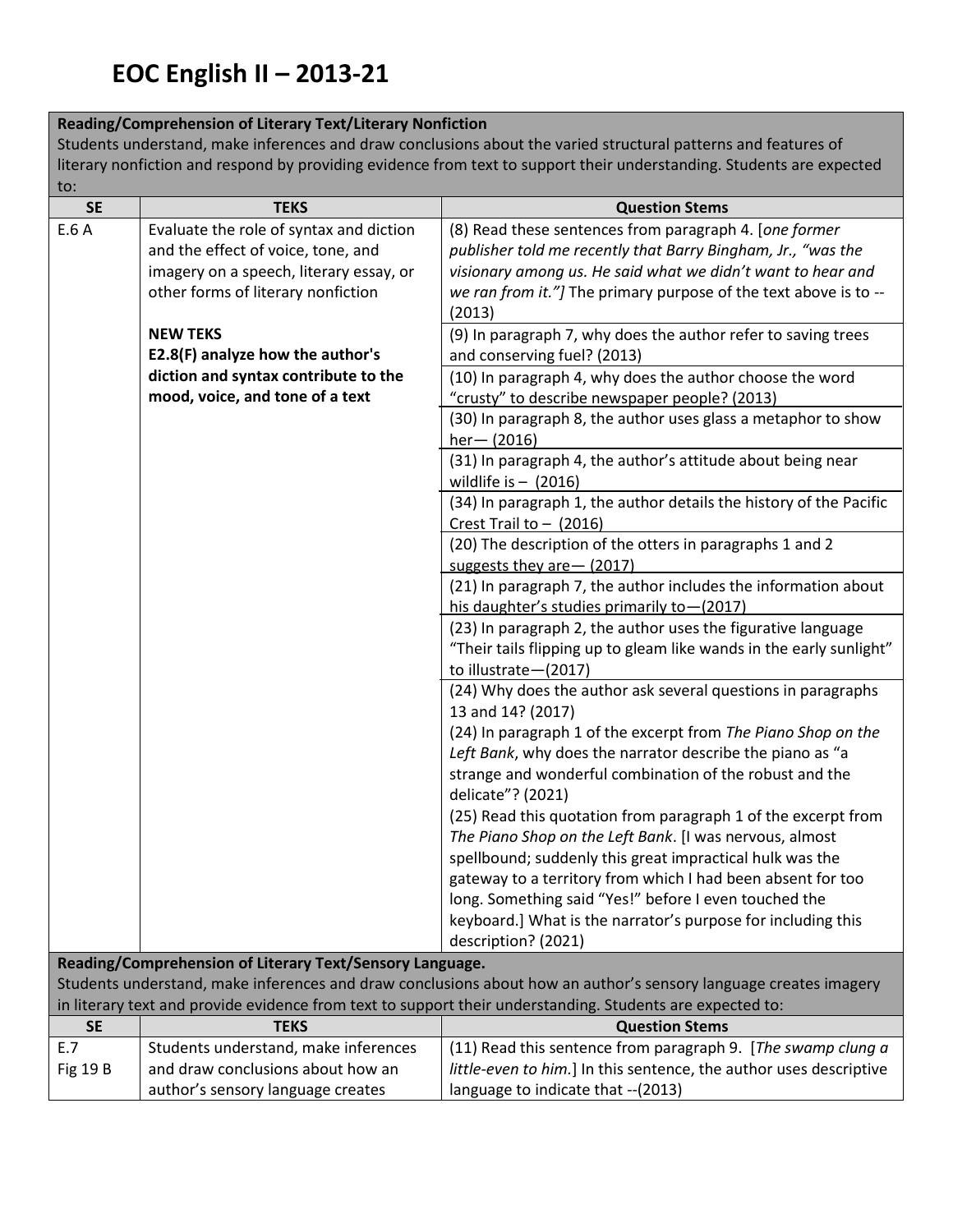|      | imagery in literary text and provide                                             | (21) In lines 14 and 15, the "narrow plot/of sand" can be best                                                        |
|------|----------------------------------------------------------------------------------|-----------------------------------------------------------------------------------------------------------------------|
|      | evidence from text to support their                                              | interpreted as symbolic of -- (2013)                                                                                  |
|      | understanding.                                                                   | (34) In paragraph 8, the author uses a metaphor that suggest                                                          |
|      |                                                                                  | both -- (2013)                                                                                                        |
|      |                                                                                  | (36) In paragraph 4, the author uses personification to                                                               |
|      |                                                                                  | emphasize how -- (2013)                                                                                               |
|      | <b>NEW TEKS</b>                                                                  | (38) Which of these best helps the reader visualize the setting?                                                      |
|      | E2.4(F) make inferences and use                                                  | (2013)                                                                                                                |
|      | evidence to support understanding                                                | (27) In paragraph 26, the description of Jimena's laugh suggests                                                      |
|      |                                                                                  | that she is $-(2014)$                                                                                                 |
|      | E2.5(C) use text evidence and                                                    | (28) In paragraph 32, the author uses a metaphor to convey $-$                                                        |
|      | original commentary to support an                                                | (2014)                                                                                                                |
|      | interpretive response                                                            | (40) In the first 12 lines, the poet uses imagery to describe -                                                       |
|      |                                                                                  | (2014)                                                                                                                |
|      |                                                                                  | (41) In paragraph 4, the simile indicates that the foreigner -                                                        |
|      |                                                                                  | (2015)                                                                                                                |
|      |                                                                                  | (45) Read this sentence from paragraph 16. What is the most                                                           |
|      |                                                                                  | likely reason why the author includes this description of the                                                         |
|      |                                                                                  | foreigner's actions? (2015)                                                                                           |
|      |                                                                                  | (49) In lines 9 through 17, the poet uses descriptive language                                                        |
|      |                                                                                  | that emphasizes $-(2015)$                                                                                             |
|      |                                                                                  | (32) In which quotation does the author use descriptive                                                               |
|      |                                                                                  | language to show her unexpected awe? (2016)                                                                           |
|      |                                                                                  | (45) The simile in line $11 - (2018)$                                                                                 |
|      |                                                                                  | (50) Read this sentence from paragraph 5. In this sentence, the                                                       |
|      |                                                                                  | author uses a metaphor to describe the $-$ (2018)                                                                     |
|      |                                                                                  | (21) Read lines 26 and 27 from the poem. when the sky is a                                                            |
|      |                                                                                  | surreal sea in which you drown This image can best be                                                                 |
|      |                                                                                  | interpreted as meaning that $-$ (2019)                                                                                |
|      |                                                                                  | (24) Read paragraph 15. His old scaly hand crawls over to                                                             |
|      |                                                                                  | touch my knee. His fingers are white, the nails cracking and                                                          |
|      |                                                                                  | dull, like old silver. In this paragraph, the author uses imagery                                                     |
|      |                                                                                  | to $-$ (2019)                                                                                                         |
|      |                                                                                  | (19) Read this quotation from paragraph 17 of the excerpt from                                                        |
|      |                                                                                  | The Piano Shop on the Left Bank. [I thought, this is a kind of                                                        |
|      |                                                                                  | love; and, as in love, my senses amplified and enhanced the                                                           |
|      |                                                                                  | love object, all with an insouciance and willing enthusiasm.]                                                         |
|      |                                                                                  | Why does the narrator use a metaphor to describe his response                                                         |
|      |                                                                                  | to playing the piano? (2021)                                                                                          |
| E.7A |                                                                                  |                                                                                                                       |
|      | Explain the function of symbolism,<br>allegory, and allusions in literary works. | (42) In lines 1 through 4, the tiger is a symbol for the speaker's                                                    |
|      |                                                                                  | $-(2014)$                                                                                                             |
|      |                                                                                  | (50) In the poem, the fox is a symbol of $-(2015)$<br>(50) For Marie-Laure, the chestnut tree in paragraphs 15 and 16 |
|      |                                                                                  | symbolizes-(2017)                                                                                                     |
|      |                                                                                  | (45) In line 7, that act of stepping over barbed wire represents                                                      |
|      |                                                                                  | the speaker's $-$ (2018)                                                                                              |
|      |                                                                                  |                                                                                                                       |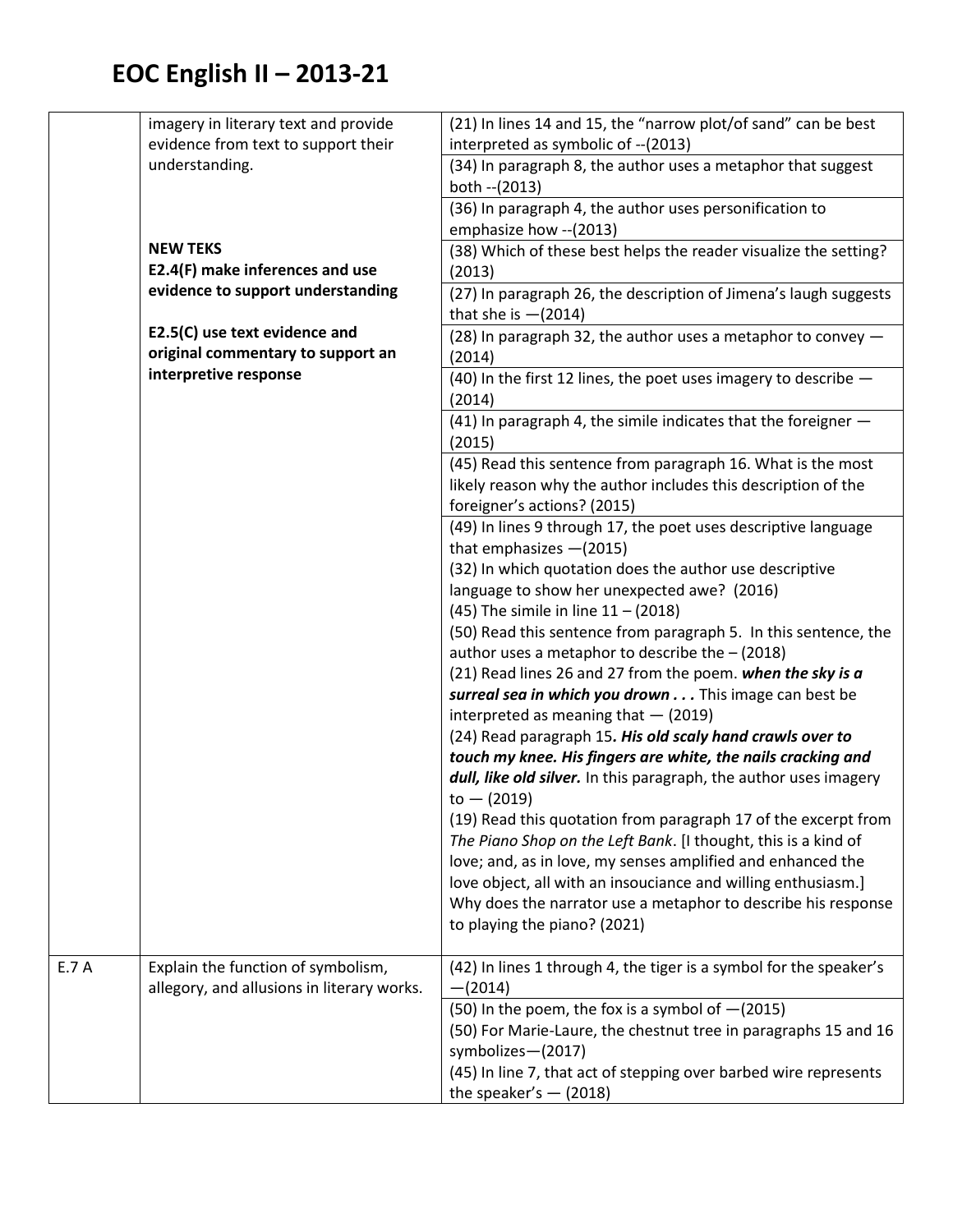|                                                                                                                | Reading/Comprehension of Informational Text/Culture and History             |                                                                                                                    |  |
|----------------------------------------------------------------------------------------------------------------|-----------------------------------------------------------------------------|--------------------------------------------------------------------------------------------------------------------|--|
| Students analyze, make inferences and draw conclusions about the author's purpose in cultural, historical, and |                                                                             |                                                                                                                    |  |
|                                                                                                                |                                                                             | contemporary contexts and provide evidence from the text to support their understanding. Students are expected to: |  |
| <b>SE</b>                                                                                                      | <b>TEKS</b>                                                                 | <b>Question Stems</b>                                                                                              |  |
| E.8 A                                                                                                          | Analyze the controlling idea and specific                                   | (2) In the article, what is the most likely reason Teevan                                                          |  |
|                                                                                                                | purpose of a passage and the textual                                        | wouldn't discuss the commercial release of her programs?                                                           |  |
|                                                                                                                | elements that support and elaborate it,                                     | (2013)                                                                                                             |  |
|                                                                                                                | including both the most important                                           | (24) Who first suggested using Navajo for military radio                                                           |  |
|                                                                                                                | details and the less important details                                      | communications? (2013)                                                                                             |  |
|                                                                                                                |                                                                             | (26) Read these sentences from paragraph 2. [In the 1940s                                                          |  |
|                                                                                                                |                                                                             | there was no such thing as a "secure line." All talk had to go                                                     |  |
|                                                                                                                | <b>NEW TEKS</b>                                                             | out onto the public airwaves.] The author includes this                                                            |  |
|                                                                                                                |                                                                             | information to -- (2013)                                                                                           |  |
|                                                                                                                | E1.8(A) analyze the author's purpose,                                       | (31) What does Leonard predict will cause the Inughuits to                                                         |  |
|                                                                                                                | audience, and message within a text                                         | move south? (2014)                                                                                                 |  |
|                                                                                                                |                                                                             | (32) Which of these best describes the author's purpose for                                                        |  |
|                                                                                                                | E2.7(D) analyze characteristics and<br>structural elements of informational | writing this article? (2014)                                                                                       |  |
|                                                                                                                | texts such as:                                                              | (45) What is the primary purpose of the selection? (2014)                                                          |  |
|                                                                                                                | (i) clear thesis, relevant supporting                                       | (47) Read the following sentence from paragraph 14.                                                                |  |
|                                                                                                                | evidence, pertinent examples, and                                           | The author's purpose in including this statement is to $-$ (2014)                                                  |  |
|                                                                                                                | conclusion                                                                  | (49) The author refers to Charlie and the Chocolate Factory in                                                     |  |
|                                                                                                                |                                                                             | order to $-(2014)$                                                                                                 |  |
|                                                                                                                |                                                                             | (27) Which of these best describes the purpose of the                                                              |  |
|                                                                                                                |                                                                             | selection? (2015)                                                                                                  |  |
|                                                                                                                |                                                                             | (29) The primary purpose of the selection is to convince readers<br>that $-(2015)$                                 |  |
|                                                                                                                |                                                                             | (31) How did the gift of a baseball affect the author? (2015)                                                      |  |
|                                                                                                                |                                                                             | (41) According to the article, what happens to language over                                                       |  |
|                                                                                                                |                                                                             | time? (2016)                                                                                                       |  |
|                                                                                                                |                                                                             | (42) Which sentence best expresses the article's main idea?                                                        |  |
|                                                                                                                |                                                                             | (2016)                                                                                                             |  |
|                                                                                                                |                                                                             | (45) Which detail best supports the idea that the mission of                                                       |  |
|                                                                                                                |                                                                             | Hot Bread Kitchen has public support? (2016)                                                                       |  |
|                                                                                                                |                                                                             | (48) What is the main idea of the article? (2016)                                                                  |  |
|                                                                                                                |                                                                             | (26) Which statement best expresses the main idea of the                                                           |  |
|                                                                                                                |                                                                             | essay? (2017)                                                                                                      |  |
|                                                                                                                |                                                                             | (38) The author's main purpose for writing this article is to $-$<br>(2017)                                        |  |
|                                                                                                                |                                                                             | (43) Which detail about printed maps is most important to the                                                      |  |
|                                                                                                                |                                                                             | author's argument? (2017)                                                                                          |  |
|                                                                                                                |                                                                             | (19) The author include paragraph 5 to - (2018)                                                                    |  |
|                                                                                                                |                                                                             | (20) According to the author, the growing number of people                                                         |  |
|                                                                                                                |                                                                             | living alone $-$ (2018)                                                                                            |  |
|                                                                                                                |                                                                             | (27) In 2008, what did the author notice about how the new                                                         |  |
|                                                                                                                |                                                                             | technology was affecting those who work near mount Everest?                                                        |  |
|                                                                                                                |                                                                             | (2018)                                                                                                             |  |
|                                                                                                                |                                                                             | (28) What is the most likely reason the author wrote the                                                           |  |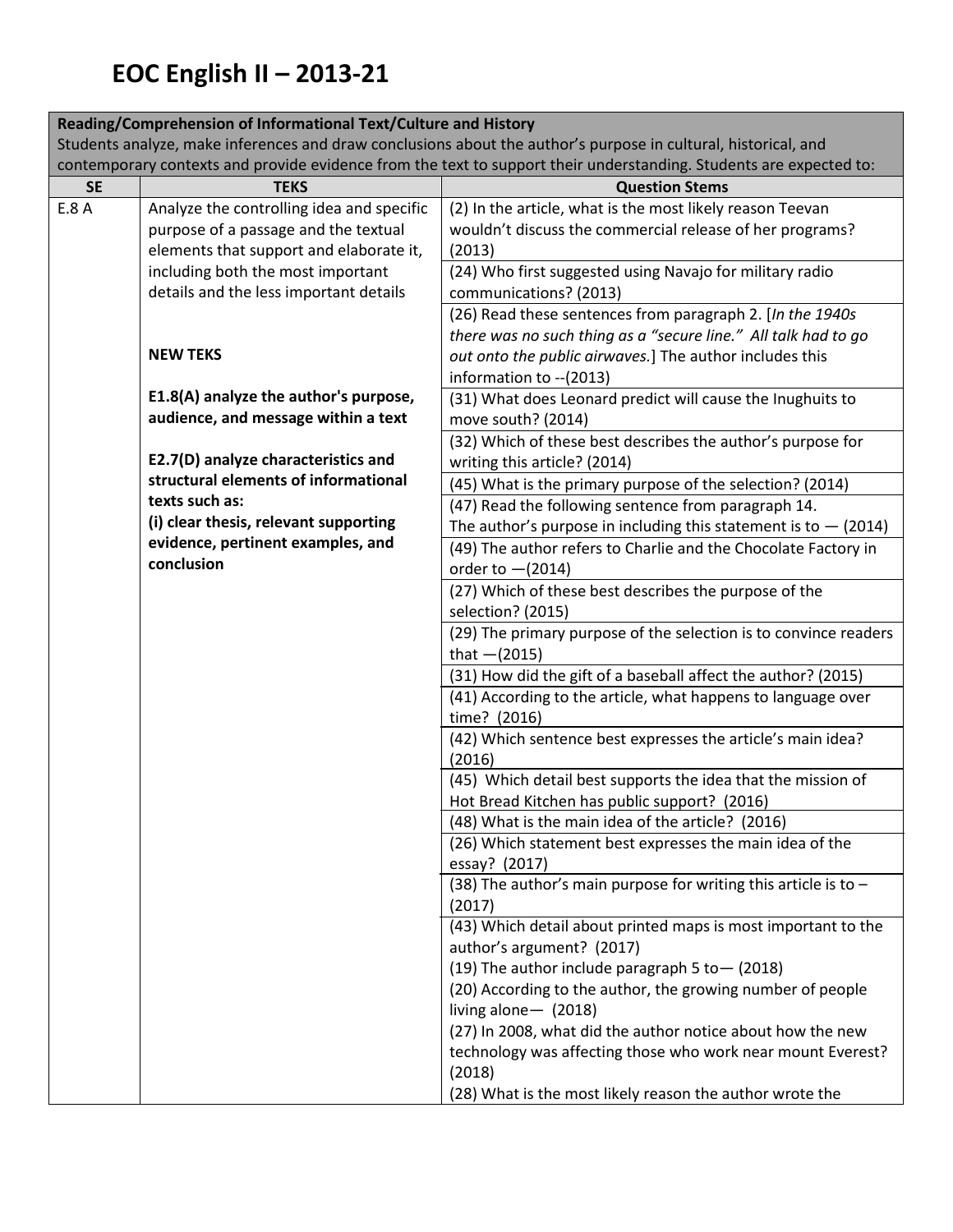|           |                                                              | article? (2018)                                                                                                |
|-----------|--------------------------------------------------------------|----------------------------------------------------------------------------------------------------------------|
|           |                                                              |                                                                                                                |
|           |                                                              | (37) What is the author's purpose for writing this article? (2019)                                             |
|           |                                                              | (49) Which statement best expresses the main idea of                                                           |
|           |                                                              | paragraph 5? (2019)                                                                                            |
|           |                                                              | (50) According to paragraph 6, what does the limbic system                                                     |
|           |                                                              | control? (2019)                                                                                                |
|           |                                                              | (52) Which of these best describes the author's purpose for                                                    |
|           |                                                              | writing this article? (2019)                                                                                   |
|           |                                                              | (26) In the excerpt from the article "Those Old Piano Blues,"                                                  |
|           |                                                              | how does the author mainly organize his ideas? (2021)                                                          |
|           |                                                              | (29) What is the purpose of the information in the excerpt from<br>the article "Those Old Piano Blues"? (2021) |
|           |                                                              |                                                                                                                |
|           |                                                              | (31) In the excerpt from the article "Those Old Piano Blues,"                                                  |
|           |                                                              | what is the primary purpose of paragraph 7? (2021)                                                             |
|           | Reading/Comprehension of Informational Text/Expository Text. |                                                                                                                |
|           |                                                              | Students analyze, make inferences and draw conclusions about expository text and provide evidence from text to |
|           | support their understanding. Students are expected to:       |                                                                                                                |
| <b>SE</b> | <b>TEKS</b>                                                  | <b>Question Stems</b>                                                                                          |
| E.9 A     | Summarize text and distinguish between                       | (5) Which of these is the best summary of the selection? (2013)                                                |
|           | a summary and a critique and identify                        | (29) Which of these is the best summary of the selection?                                                      |
|           | non-essential information in a summary                       | (2013)                                                                                                         |
|           | and unsubstantiated opinions in a                            | (26) Which of these is the best summary of the selection?                                                      |
|           | critique                                                     | (2015)                                                                                                         |
|           |                                                              | (31) Which of the following provides the best summary of the                                                   |
|           | <b>New TEKS</b>                                              | essay? (2017)                                                                                                  |
|           | E2.5(D) paraphrase and summarize                             | (21) Which of these is the best summary of the article? (2018)                                                 |
|           | texts in ways that maintain meaning                          | (33) Which is the best summary of the excerpt from the article                                                 |
|           | and logical order                                            | "Those Old Piano Blues"? (2021)                                                                                |
| E.9 B     | Distinguish among different kinds of                         | (1) In paragraph 1, the author quotes William Change to show                                                   |
|           | evidence (e.g., logical, empirical,                          | that -- (2013)                                                                                                 |
|           | anecdotal) used to support conclusions                       | (30) Which sentence supports the idea that the life of the                                                     |
|           | and arguments in texts                                       | Inughuits now is not very different from how it has always                                                     |
|           |                                                              | been? (2014)                                                                                                   |
|           |                                                              | (49) Which sentence best supports Rodriguez's claim that                                                       |
|           |                                                              | running Hot Bread Kitchen has been hard work? (2016)<br>(28) What evidence does the author primarily (2017)    |
|           |                                                              |                                                                                                                |
|           |                                                              | (22) In the article, the author mentions his own research in                                                   |
|           |                                                              | order to $-$ (2018)                                                                                            |
|           |                                                              | (48) In paragraph 1 of the article, what type of evidence does                                                 |
| E.9C      | Make and defend subtle inferences and                        | the author present? (2019)                                                                                     |
|           |                                                              | (4) The author organizes the article by -- (2013)                                                              |
|           | complex conclusions about the ideas in                       | (6) Why does the author end the article with a quotation?                                                      |
|           | text and their organizational patterns                       | (2013)                                                                                                         |
|           | <b>NEW TEKS</b>                                              | (25) The author begins and ends the selection with references                                                  |
|           | E2.7(D) analyze characteristics and                          | to successful battles in order to -- (2013)                                                                    |
|           | structural elements of informational                         | (27) In paragraph 1, the author mentions "guttural noises and                                                  |
|           |                                                              | complex intonations" in order to -- (2013)                                                                     |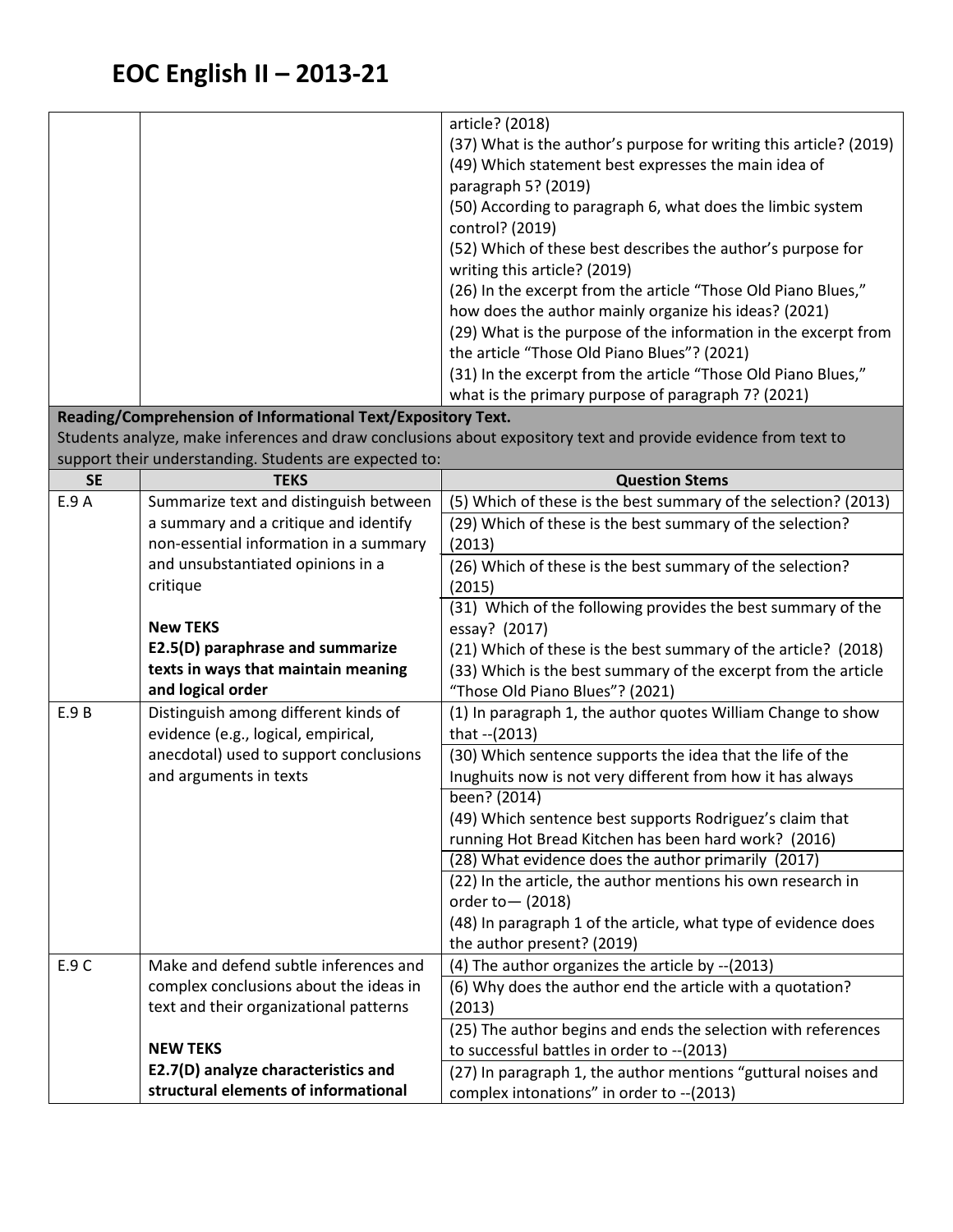| texts such as: (ii) the relationship   | (28) Which of these best illustrates how much the general                                                                  |
|----------------------------------------|----------------------------------------------------------------------------------------------------------------------------|
| between organizational design and      | public knew about the Navajo code immediately following                                                                    |
| thesis                                 | World War II? (2013)                                                                                                       |
|                                        | (29) Read paragraph 7. The author's purpose for including this                                                             |
|                                        | information in the selection is most likely to $-(2014)$                                                                   |
|                                        | (23) What can the reader conclude from paragraph 1? (2015)                                                                 |
|                                        | (24) The author organizes the selection by $-(2015)$                                                                       |
|                                        | (25) What does the author mean when he writes, "Dr. V is                                                                   |
|                                        | simultaneously the fellow villager that he once was, and                                                                   |
|                                        | continues to be, and the extraordinary healer he has become"?                                                              |
|                                        | (2015)                                                                                                                     |
|                                        | (46) Read this sentence from paragraph 1. The descriptive                                                                  |
|                                        | language in this sentence emphasizes - (2016)                                                                              |
|                                        | (47) The author establishes the cultural diversity of "Hot Bread                                                           |
|                                        | Kitchen" by describing-(2016)                                                                                              |
|                                        | (27) Read this quotation from paragraph 1. In this quotation,                                                              |
|                                        | the author means that-(2017)                                                                                               |
|                                        | (29) The author includes the ideas in paragraphs 3 and 4<br>primarily to-(2017)                                            |
|                                        | (30) Why does the author include an imaginary conversation                                                                 |
|                                        | with a wolf in paragraph 5? (2017)                                                                                         |
|                                        | (23) Which word best describes the author's attitude in                                                                    |
|                                        | paragraph 4 toward researchers who express alarm at the                                                                    |
|                                        | growing popularity of solo living? (2018)                                                                                  |
|                                        | (24) Which sentence best supports the author's belief that                                                                 |
|                                        | living alone is an appealing choice for many people? (2018)                                                                |
|                                        | (45) Read this quotation from paragraph 4. This is why we love                                                             |
|                                        | the movies: it's like going on a roller coaster for the brain.                                                             |
|                                        | Why does the author use this comparison? (2019)                                                                            |
|                                        | (51) Why does the author include paragraph 7? (2019)                                                                       |
|                                        | (39) In paragraph 2, what is the author's main reason for                                                                  |
|                                        | including the anecdote about Mattie Stepanek? (2021)                                                                       |
|                                        | (41) What evidence does the author primarily use to support                                                                |
|                                        | her message? (2021)                                                                                                        |
|                                        |                                                                                                                            |
| <b>NEW TEKS</b>                        | Old TEKS-never tested:                                                                                                     |
|                                        |                                                                                                                            |
| E2.4(E) make connections to personal   | E2.9D synthesize and make logical connections between ideas<br>and details in several texts selected to reflect a range of |
| experiences, ideas in other texts, and | viewpoints on the same topic and support those findings with                                                               |
| society                                | textual evidence                                                                                                           |
|                                        |                                                                                                                            |
| E2.4(H) synthesize information from    |                                                                                                                            |
| multiple texts to create new           |                                                                                                                            |
| understanding                          |                                                                                                                            |
|                                        |                                                                                                                            |
|                                        |                                                                                                                            |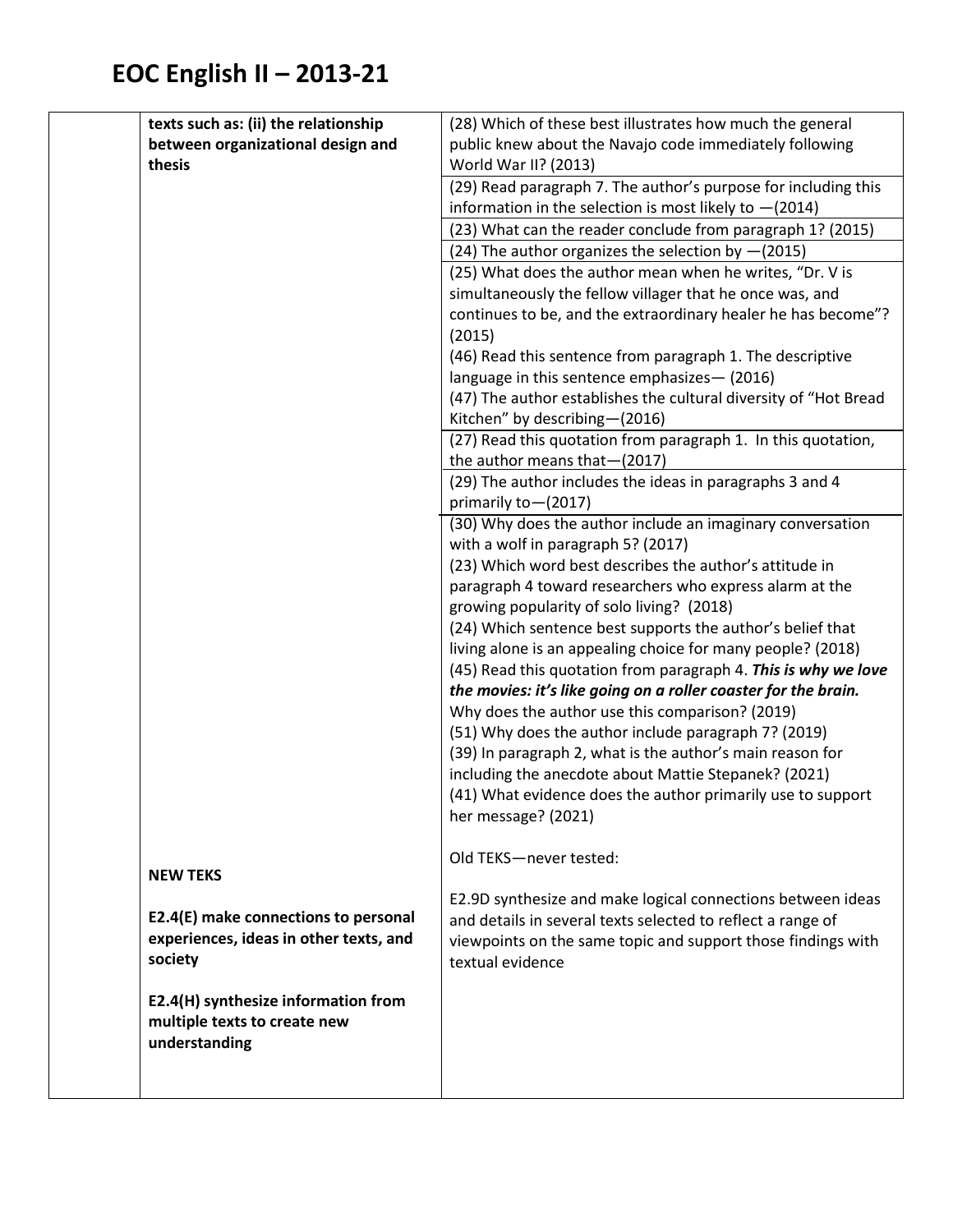#### **Reading/Comprehension of Informational Text/Persuasive Text.**

Students analyze, make inferences and draw conclusions about persuasive text and provide evidence from text to support their analysis. Students are expected to:

| <b>SE</b>       | support their analysis. Students are expected to:<br><b>TEKS</b> | <b>Question Stems</b>                                                                     |
|-----------------|------------------------------------------------------------------|-------------------------------------------------------------------------------------------|
| E.10            | Students analyze, make inferences and                            | (46) The author mentions the movie E.T. in order to $-(2014)$                             |
| <b>Fig 19 B</b> | draw conclusions about persuasive text                           | (32) On which persuasive technique does the author most rely?                             |
|                 | and provide evidence from text to                                | (2015)                                                                                    |
|                 | support their analysis.                                          | (33) In paragraph 10, the author suggests that his friends -                              |
|                 |                                                                  | (2015)                                                                                    |
|                 |                                                                  | (37) Read these sentence fragments from paragraph 3. The                                  |
|                 | <b>NEW TEKS</b>                                                  | author is implying that - (2017)                                                          |
|                 | E2.4(F) make inferences and use                                  | (39) Why does the author include the quotation from Eric                                  |
|                 | evidence to support understanding                                | Ribeck in paragraph 7? (2017)                                                             |
|                 |                                                                  | (40) Read this quotation from paragraph 4. In this statement,                             |
|                 | E2.5(C) use text evidence and                                    | the author shows that he thinks-(2017)                                                    |
|                 | original commentary to support an                                | (42) On the advantages of using paper maps, the author's wife                             |
|                 | interpretive response                                            | is mostly $-(2017)$                                                                       |
|                 |                                                                  | (44) Why does the author begin the selection with the words                               |
|                 |                                                                  | "Call me a fossil"? (2017)                                                                |
|                 |                                                                  | (39) In paragraphs 6 and 7, the author makes generalizations to                           |
|                 |                                                                  | suggest that texting-(2016)                                                               |
|                 |                                                                  | (40) In paragraph 3, the author presents a concept. In the next                           |
|                 |                                                                  | paragraph, the author-(2016)                                                              |
|                 |                                                                  | (29) How does the author try to convince readers of his point in                          |
|                 |                                                                  | paragraph 9? (2018)                                                                       |
|                 |                                                                  | (30) Read this sentence from paragraph 14. Based on this                                  |
|                 |                                                                  | sentence, the reader can conclude that $-$ (2018)                                         |
|                 |                                                                  | (31) In which sentence does the author seem to accept that                                |
|                 |                                                                  | technology on Mount Everest is inevitable? (2018)                                         |
|                 |                                                                  | (39) Why does the author use rhetorical questions in paragraph<br>6? (2019)               |
|                 |                                                                  | (40) In paragraph 12, why does the author refer to milkweed                               |
|                 |                                                                  | plants as "gas stations" for monarch butterflies? (2019)                                  |
|                 |                                                                  | $(41)$ In paragraph 5, the author conveys a tone of $-$ (2019)                            |
|                 |                                                                  | (42) What is one conclusion the author makes about wildlife?                              |
|                 |                                                                  | (2019)                                                                                    |
|                 |                                                                  | (43) Read this quotation from paragraph 9. Why does the                                   |
|                 |                                                                  | author include this idea? (2019)                                                          |
|                 |                                                                  | (42) Read this quotation from paragraph 10. [What could                                   |
|                 |                                                                  | happen if you allowed yourself to step outside the cages and                              |
|                 |                                                                  | breathe in the fresh air of your freedom?] Based on the                                   |
|                 |                                                                  | quotation, the author views her high-school years as a source                             |
|                 |                                                                  | of $-(2021)$                                                                              |
|                 |                                                                  | (43) Based on paragraphs 4 and 5 of the selection, what can be                            |
|                 |                                                                  | inferred about the author? (2021)                                                         |
|                 |                                                                  | (44) According to the selection, the author urges high-school<br>students to be $-(2021)$ |
|                 |                                                                  |                                                                                           |
|                 |                                                                  | (45) Which sentence from paragraph 5 best illustrates the                                 |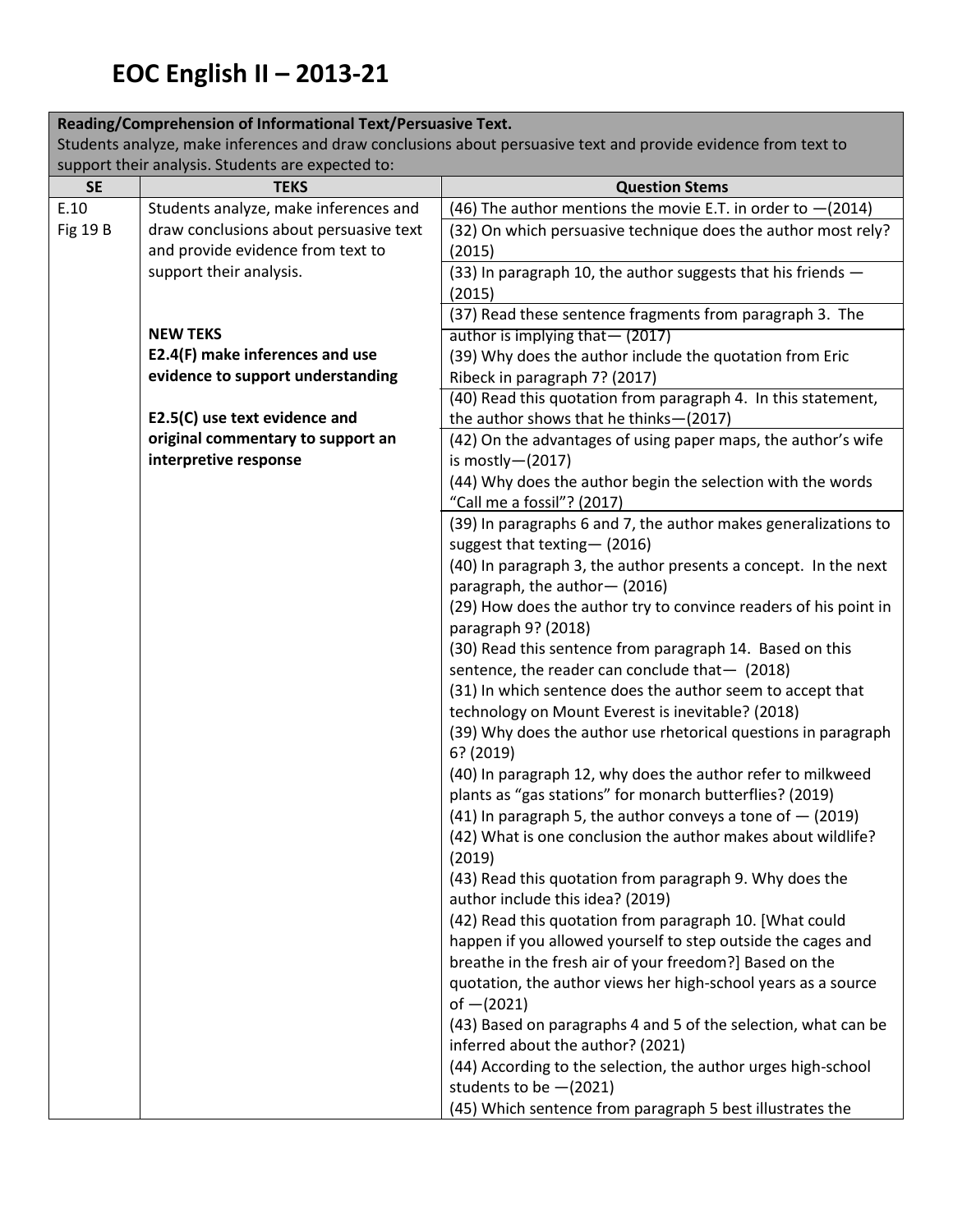Fig 19 B

analyze how words, images, graphics,

|                 |                                                              | author's feeling that her life experiences have made her more                                                        |
|-----------------|--------------------------------------------------------------|----------------------------------------------------------------------------------------------------------------------|
|                 |                                                              | confident? (2021)                                                                                                    |
| E.10 A          | Explain shifts in perspective in                             | (50) Why does the author directly address the reader in                                                              |
|                 | arguments about the same topic and                           | paragraphs 21 through 27? (2014)                                                                                     |
|                 | evaluate the accuracy of the evidence                        |                                                                                                                      |
|                 | used to support the different viewpoints                     |                                                                                                                      |
|                 | within those arguments;                                      |                                                                                                                      |
|                 | <b>NEW TEKS</b>                                              |                                                                                                                      |
|                 | E2.8(G) analyze the purpose of                               |                                                                                                                      |
|                 | rhetorical devices such as appeals,                          |                                                                                                                      |
|                 | antithesis, parallelism, and shifts and                      |                                                                                                                      |
|                 | the effects of logical fallacies                             |                                                                                                                      |
|                 | Reading/Comprehension of Informational Text/Procedural Text. |                                                                                                                      |
|                 |                                                              | Students understand how to glean and use information in procedural texts and documents. Students are expected to:    |
| <b>SE</b>       | <b>TEKS</b>                                                  | <b>Question Stems</b>                                                                                                |
| E.11            | Students understand how to glean and                         | (48) What does the boxed information on constructive criticism                                                       |
| <b>Fig 19 B</b> | use information in procedural texts and                      | have in common with the reading selection? (2014)                                                                    |
|                 | documents                                                    | (34) In the boxed information titled "Did You Know?," which                                                          |
|                 |                                                              | fact about Robert Allman directly supports the selection's                                                           |
|                 | <b>NEW TEKS</b>                                              | theme? (2015)                                                                                                        |
|                 | E2.4(F) make inferences and use                              | (43) What is the overall message of the boxed information                                                            |
|                 | evidence to support understanding                            | about teen texting? (2016)<br>(25) The graphic titled "Where They're Living Solo" suggests                           |
|                 | E2.5(C) use text evidence and                                | that the practice of living alone is - (2018)                                                                        |
|                 | original commentary to support an                            | (27) Read this quotation from paragraph 2 of the excerpt from                                                        |
|                 | interpretive response                                        | the article "Those Old Piano Blues." Then a slow, downward                                                           |
|                 |                                                              | sales arpeggio started. What does the author's use of musical                                                        |
|                 |                                                              | terminology convey in the quotation? (2021)                                                                          |
|                 |                                                              | (28) Which quotation best shows that the author of the excerpt                                                       |
|                 |                                                              | from the article "Those Old Piano Blues" is relieved someone                                                         |
|                 |                                                              | wants his old piano? (2021)                                                                                          |
|                 |                                                              | (38) Which sentence from the selection best expresses the                                                            |
|                 |                                                              | author's opinion about the culture of high school? (2021)                                                            |
| E.11 A          | Evaluate text for the clarity of its graphic                 | (30) From information included in the table from the Navajo                                                          |
|                 | and its visual appeal                                        | Code Talkers' Dictionary, the reader can learn--(2013)                                                               |
|                 |                                                              | (33) Which of the following statements best characterizes the                                                        |
|                 | <b>NEW TEKS</b>                                              | objective of the boxed information titled "Did You Know?"                                                            |
|                 | E2.8(C) evaluate the author's use of                         | (2014)                                                                                                               |
|                 | print and graphic features to achieve                        |                                                                                                                      |
|                 | specific purpose                                             |                                                                                                                      |
|                 | Reading/Media Literacy.                                      |                                                                                                                      |
|                 |                                                              | Students use comprehension skills to analyze how words, images, graphics, and sounds work together in various forms  |
|                 |                                                              | to impact meaning. Students will continue to apply earlier standards with greater depth in increasingly more complex |
|                 | texts. Students are expected to:                             |                                                                                                                      |
| <b>SE</b>       | <b>TEKS</b>                                                  | <b>Question Stems</b>                                                                                                |
| E. 12           | Students use comprehension skills to                         | (28) From the boxed information about the Aravind Eye-Care                                                           |

System, the reader can conclude that —(2015)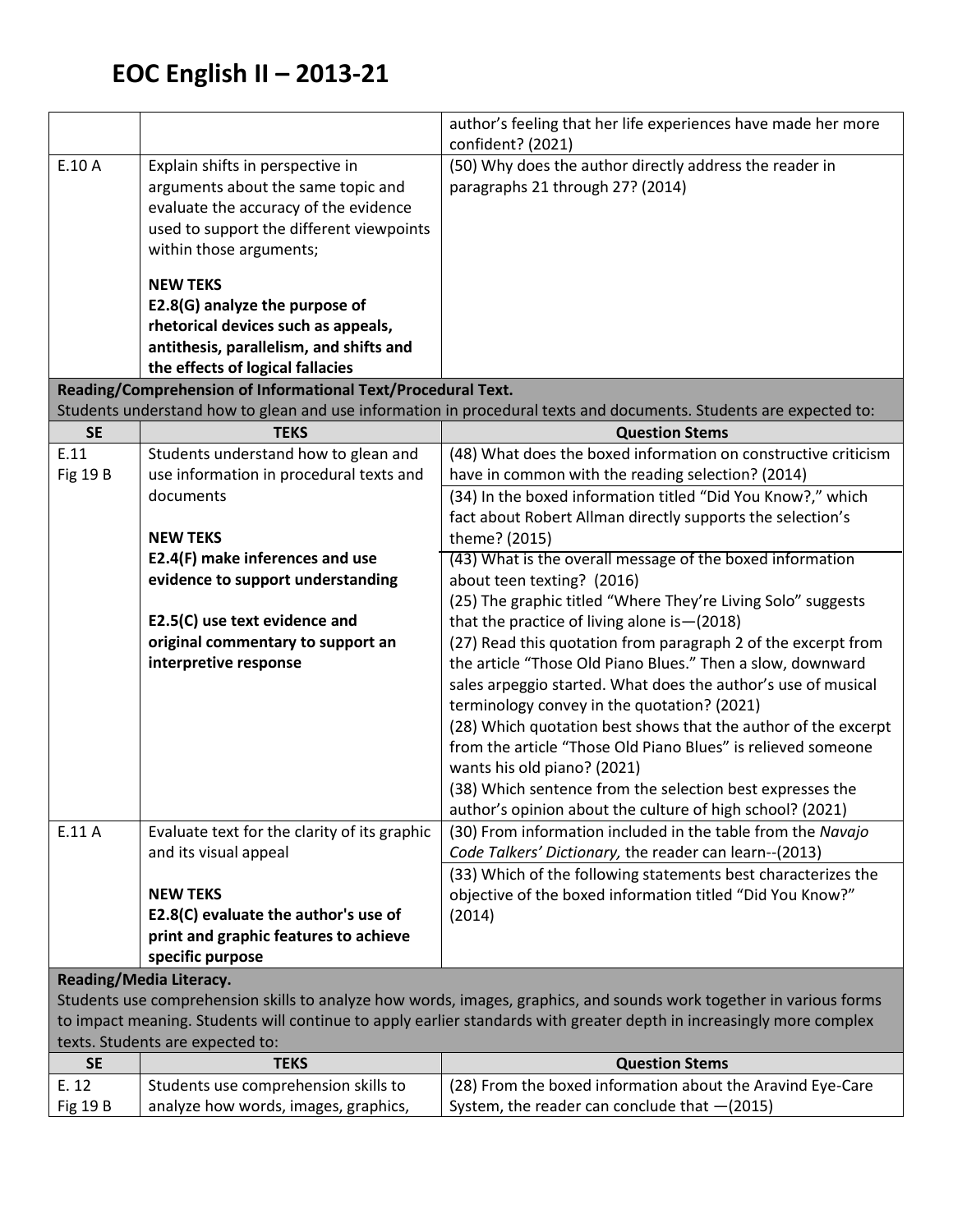|                 | and sounds work together in various             | (32) The photograph and its caption make the use of                                                                   |
|-----------------|-------------------------------------------------|-----------------------------------------------------------------------------------------------------------------------|
|                 | forms to impact meaning.                        | technology atop Mount Everest seem- (2018)                                                                            |
|                 |                                                 | (47) What is the primary purpose of the boxed information at                                                          |
|                 |                                                 | the end of the article? (2019)                                                                                        |
| E.12 A          | Evaluate how message presented in               | (3) An image of the Bing home page is included primarily to --                                                        |
|                 | media reflect social and cultural views in      | (2013)                                                                                                                |
|                 | ways different from traditional texts           | (31) What is one purpose of the caption accompanying the                                                              |
|                 |                                                 | photograph of the Code Talkers? (2013)                                                                                |
|                 |                                                 | (50) What does the photograph of the retail space emphasize?                                                          |
|                 |                                                 | (2016)                                                                                                                |
|                 | <b>Reading/Comprehension Skills (Figure 19)</b> |                                                                                                                       |
|                 |                                                 | Reading/Comprehension Skills. Students use a flexible range of metacognitive reading skills in both assigned and      |
|                 |                                                 | independent reading to understand an author's message. Students will continue to apply earlier standards with greater |
|                 |                                                 | depth in increasingly more complex texts as they become self-directed, critical readers. The student is expected to:  |
| <b>SE</b>       | <b>TEKS</b>                                     | <b>Question Stems</b>                                                                                                 |
| <b>Fig 19 B</b> | Make complex inferences about text              | (12) What is one similarity between the selections? (2013)                                                            |
|                 | and use textual evidence to support             | (13) How does Barry Bingham, Jr., differ from Jaime Teevan?                                                           |
|                 | understanding                                   | (2013)                                                                                                                |
|                 |                                                 | (14) What is one difference in the endings of the selections?                                                         |
|                 | <b>NEW TEKS</b>                                 | (2013)                                                                                                                |
|                 | E2.4(F) make inferences and use                 | (15) The tone of <b>both selections</b> can best be described as --                                                   |
|                 | evidence to support understanding               | (2013)                                                                                                                |
|                 |                                                 | (16) Unlike the author in "Digital Dad Versus the Dinosaurs,"                                                         |
|                 | E2.5(C) use text evidence and                   | the author of "2009 Young Innovators Under 35: Jaime Teevan,                                                          |
|                 | original commentary to support an               | $32'' - (2013)$                                                                                                       |
|                 | interpretive response                           | SAQ: Do you think Jaime Teevan in "2009 Young Innovators                                                              |
|                 |                                                 | Under 35: Jaime Teevan, 32" and Barry Bingham, Jr., in "Digital                                                       |
|                 |                                                 | Dad Versus the Dinosaurs" have anything in common? Explain                                                            |
|                 |                                                 | your answer and support it with evidence from both selections.                                                        |
|                 |                                                 | (2013)                                                                                                                |
|                 |                                                 | SAQ: How would you describe Paul in the excerpt from The                                                              |
|                 |                                                 | Custom of the Country? Support your answer with evidence                                                              |
|                 |                                                 | from the selection. (2013)                                                                                            |
|                 |                                                 | (34) Like the Tehuelche in "Tehuelche," the Inughuit in "Linguist                                                     |
|                 |                                                 | on Mission to Save Inuit 'Fossil Language' Disappearing with the                                                      |
|                 |                                                 | Ice" are native people $-(2014)$                                                                                      |
|                 |                                                 | (35) Unlike Stephen Leonard in "Linguist on Mission to Save                                                           |
|                 |                                                 | Inuit 'Fossil Language' Disappearing with the Ice," Alejandro in                                                      |
|                 |                                                 | "Tehuelche" is at first concerned with a little-known language                                                        |
|                 |                                                 | only because he -(2014)                                                                                               |
|                 |                                                 | (36) Unlike Alejandro in "Tehuelche," Stephen Leonard in                                                              |
|                 |                                                 | "Linguist on Mission to Save Inuit 'Fossil Language'                                                                  |
|                 |                                                 | Disappearing with the Ice" travels to a remote region primarily                                                       |
|                 |                                                 | to $-(2014)$                                                                                                          |
|                 |                                                 | (37) In these selections, the Tehuelche people and the                                                                |
|                 |                                                 | Inughuits are portrayed as -(2014)                                                                                    |
|                 |                                                 | SAQ: How is the loss of language important in "Tehuelche" and                                                         |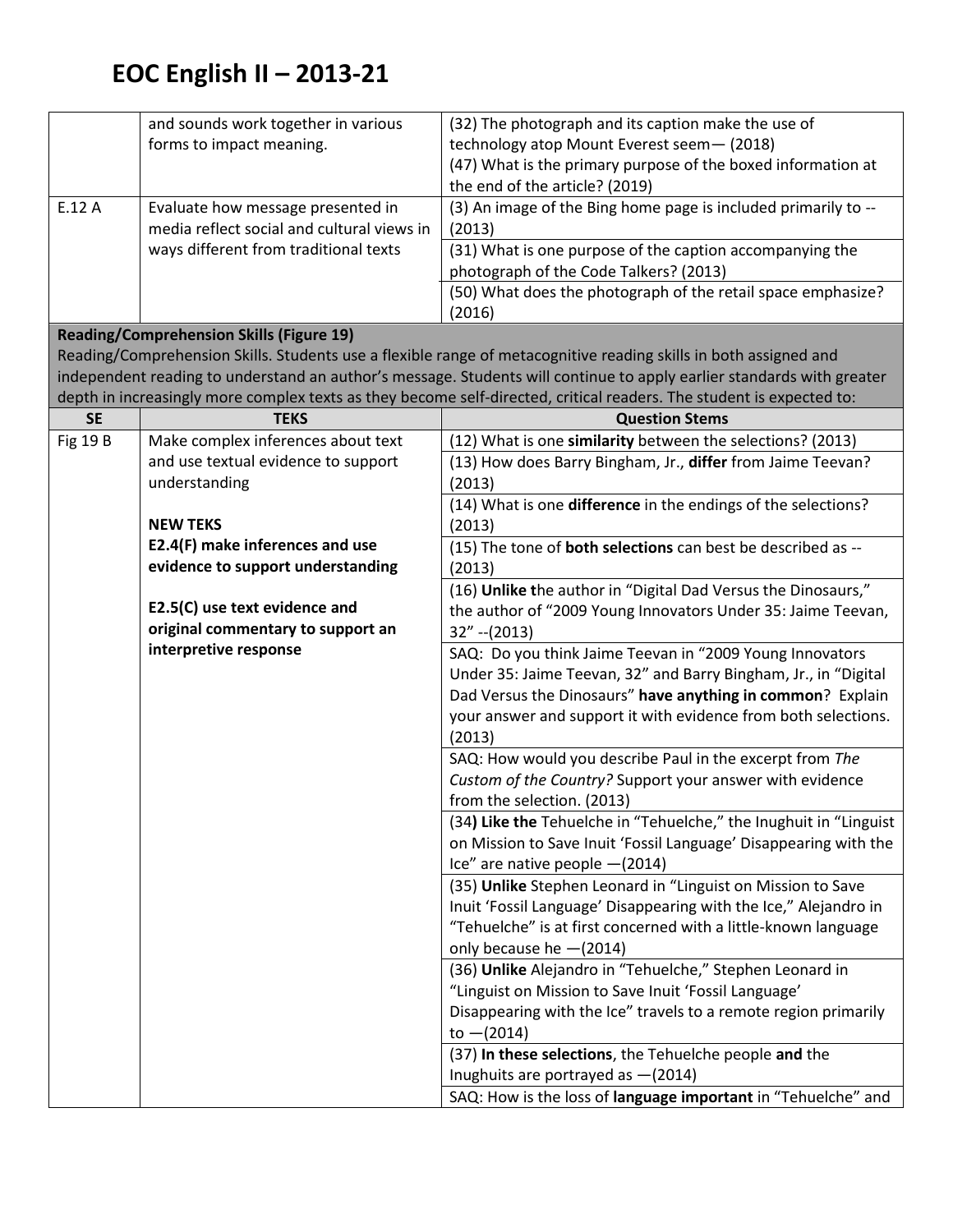| Disappearing with the Ice"? (2014)<br>SAQ: In "Is Criticism a Four-Letter Word?," how does the author<br>feel about criticism? Support your answer with evidence from<br>the selection. (2014)<br>(35) Read these quotations. Which of these statements best<br>expresses the difference in tone between the quotations?<br>(2015)<br>(36) What can the reader conclude from the last paragraph of<br>each selection? (2015)<br>(37) What is one difference between the authors' treatment of<br>their subjects? (2015)<br>(38) Read these quotations.<br>These quotations are similar in that they both discuss $-(2015)$<br>SAQ: How are Dr. V in "Helping Others to See" and the author<br>of "A Ball to Roll Around" similar? Support your answer with<br>evidence from both selections. (2015)<br>SAQ: In "The Fox," how would you describe the speaker's<br>attitude toward the fox? Support your answer with evidence<br>from the selection. (2015)<br>(35) Read these quotations from the two selections. In both<br>quotation, the narrators display-(2016)<br>(36) What do the narrators of <b>both selections</b> have in common?<br>(2016)<br>(37) In both selections, food is described as something-(2016)<br>(38) Although the authors of the selections write in different<br>styles, both of them make use of - (2016)<br>SAQ: In the excerpts from "A Train Trip" and Wild, how do the<br>narrators feel about their journeys? Explain your answer and<br>support it with evidence from both selections.<br>SAQ: In "Hot Bread Kitchen," how does Jessamyn Rodriquez<br>benefit from her work at the bakery? Support your answer<br>with evidence from the selection.<br>(32) Which question do the authors of both essays have about<br>wildlife? (2017)<br>(33) What is one difference between the two essays? (2017) |
|-------------------------------------------------------------------------------------------------------------------------------------------------------------------------------------------------------------------------------------------------------------------------------------------------------------------------------------------------------------------------------------------------------------------------------------------------------------------------------------------------------------------------------------------------------------------------------------------------------------------------------------------------------------------------------------------------------------------------------------------------------------------------------------------------------------------------------------------------------------------------------------------------------------------------------------------------------------------------------------------------------------------------------------------------------------------------------------------------------------------------------------------------------------------------------------------------------------------------------------------------------------------------------------------------------------------------------------------------------------------------------------------------------------------------------------------------------------------------------------------------------------------------------------------------------------------------------------------------------------------------------------------------------------------------------------------------------------------------------------------------------------------------------------------------------------------------------------------|
|                                                                                                                                                                                                                                                                                                                                                                                                                                                                                                                                                                                                                                                                                                                                                                                                                                                                                                                                                                                                                                                                                                                                                                                                                                                                                                                                                                                                                                                                                                                                                                                                                                                                                                                                                                                                                                           |
|                                                                                                                                                                                                                                                                                                                                                                                                                                                                                                                                                                                                                                                                                                                                                                                                                                                                                                                                                                                                                                                                                                                                                                                                                                                                                                                                                                                                                                                                                                                                                                                                                                                                                                                                                                                                                                           |
|                                                                                                                                                                                                                                                                                                                                                                                                                                                                                                                                                                                                                                                                                                                                                                                                                                                                                                                                                                                                                                                                                                                                                                                                                                                                                                                                                                                                                                                                                                                                                                                                                                                                                                                                                                                                                                           |
|                                                                                                                                                                                                                                                                                                                                                                                                                                                                                                                                                                                                                                                                                                                                                                                                                                                                                                                                                                                                                                                                                                                                                                                                                                                                                                                                                                                                                                                                                                                                                                                                                                                                                                                                                                                                                                           |
|                                                                                                                                                                                                                                                                                                                                                                                                                                                                                                                                                                                                                                                                                                                                                                                                                                                                                                                                                                                                                                                                                                                                                                                                                                                                                                                                                                                                                                                                                                                                                                                                                                                                                                                                                                                                                                           |
|                                                                                                                                                                                                                                                                                                                                                                                                                                                                                                                                                                                                                                                                                                                                                                                                                                                                                                                                                                                                                                                                                                                                                                                                                                                                                                                                                                                                                                                                                                                                                                                                                                                                                                                                                                                                                                           |
|                                                                                                                                                                                                                                                                                                                                                                                                                                                                                                                                                                                                                                                                                                                                                                                                                                                                                                                                                                                                                                                                                                                                                                                                                                                                                                                                                                                                                                                                                                                                                                                                                                                                                                                                                                                                                                           |
|                                                                                                                                                                                                                                                                                                                                                                                                                                                                                                                                                                                                                                                                                                                                                                                                                                                                                                                                                                                                                                                                                                                                                                                                                                                                                                                                                                                                                                                                                                                                                                                                                                                                                                                                                                                                                                           |
|                                                                                                                                                                                                                                                                                                                                                                                                                                                                                                                                                                                                                                                                                                                                                                                                                                                                                                                                                                                                                                                                                                                                                                                                                                                                                                                                                                                                                                                                                                                                                                                                                                                                                                                                                                                                                                           |
|                                                                                                                                                                                                                                                                                                                                                                                                                                                                                                                                                                                                                                                                                                                                                                                                                                                                                                                                                                                                                                                                                                                                                                                                                                                                                                                                                                                                                                                                                                                                                                                                                                                                                                                                                                                                                                           |
|                                                                                                                                                                                                                                                                                                                                                                                                                                                                                                                                                                                                                                                                                                                                                                                                                                                                                                                                                                                                                                                                                                                                                                                                                                                                                                                                                                                                                                                                                                                                                                                                                                                                                                                                                                                                                                           |
|                                                                                                                                                                                                                                                                                                                                                                                                                                                                                                                                                                                                                                                                                                                                                                                                                                                                                                                                                                                                                                                                                                                                                                                                                                                                                                                                                                                                                                                                                                                                                                                                                                                                                                                                                                                                                                           |
|                                                                                                                                                                                                                                                                                                                                                                                                                                                                                                                                                                                                                                                                                                                                                                                                                                                                                                                                                                                                                                                                                                                                                                                                                                                                                                                                                                                                                                                                                                                                                                                                                                                                                                                                                                                                                                           |
|                                                                                                                                                                                                                                                                                                                                                                                                                                                                                                                                                                                                                                                                                                                                                                                                                                                                                                                                                                                                                                                                                                                                                                                                                                                                                                                                                                                                                                                                                                                                                                                                                                                                                                                                                                                                                                           |
|                                                                                                                                                                                                                                                                                                                                                                                                                                                                                                                                                                                                                                                                                                                                                                                                                                                                                                                                                                                                                                                                                                                                                                                                                                                                                                                                                                                                                                                                                                                                                                                                                                                                                                                                                                                                                                           |
|                                                                                                                                                                                                                                                                                                                                                                                                                                                                                                                                                                                                                                                                                                                                                                                                                                                                                                                                                                                                                                                                                                                                                                                                                                                                                                                                                                                                                                                                                                                                                                                                                                                                                                                                                                                                                                           |
|                                                                                                                                                                                                                                                                                                                                                                                                                                                                                                                                                                                                                                                                                                                                                                                                                                                                                                                                                                                                                                                                                                                                                                                                                                                                                                                                                                                                                                                                                                                                                                                                                                                                                                                                                                                                                                           |
|                                                                                                                                                                                                                                                                                                                                                                                                                                                                                                                                                                                                                                                                                                                                                                                                                                                                                                                                                                                                                                                                                                                                                                                                                                                                                                                                                                                                                                                                                                                                                                                                                                                                                                                                                                                                                                           |
|                                                                                                                                                                                                                                                                                                                                                                                                                                                                                                                                                                                                                                                                                                                                                                                                                                                                                                                                                                                                                                                                                                                                                                                                                                                                                                                                                                                                                                                                                                                                                                                                                                                                                                                                                                                                                                           |
|                                                                                                                                                                                                                                                                                                                                                                                                                                                                                                                                                                                                                                                                                                                                                                                                                                                                                                                                                                                                                                                                                                                                                                                                                                                                                                                                                                                                                                                                                                                                                                                                                                                                                                                                                                                                                                           |
|                                                                                                                                                                                                                                                                                                                                                                                                                                                                                                                                                                                                                                                                                                                                                                                                                                                                                                                                                                                                                                                                                                                                                                                                                                                                                                                                                                                                                                                                                                                                                                                                                                                                                                                                                                                                                                           |
|                                                                                                                                                                                                                                                                                                                                                                                                                                                                                                                                                                                                                                                                                                                                                                                                                                                                                                                                                                                                                                                                                                                                                                                                                                                                                                                                                                                                                                                                                                                                                                                                                                                                                                                                                                                                                                           |
|                                                                                                                                                                                                                                                                                                                                                                                                                                                                                                                                                                                                                                                                                                                                                                                                                                                                                                                                                                                                                                                                                                                                                                                                                                                                                                                                                                                                                                                                                                                                                                                                                                                                                                                                                                                                                                           |
|                                                                                                                                                                                                                                                                                                                                                                                                                                                                                                                                                                                                                                                                                                                                                                                                                                                                                                                                                                                                                                                                                                                                                                                                                                                                                                                                                                                                                                                                                                                                                                                                                                                                                                                                                                                                                                           |
|                                                                                                                                                                                                                                                                                                                                                                                                                                                                                                                                                                                                                                                                                                                                                                                                                                                                                                                                                                                                                                                                                                                                                                                                                                                                                                                                                                                                                                                                                                                                                                                                                                                                                                                                                                                                                                           |
|                                                                                                                                                                                                                                                                                                                                                                                                                                                                                                                                                                                                                                                                                                                                                                                                                                                                                                                                                                                                                                                                                                                                                                                                                                                                                                                                                                                                                                                                                                                                                                                                                                                                                                                                                                                                                                           |
|                                                                                                                                                                                                                                                                                                                                                                                                                                                                                                                                                                                                                                                                                                                                                                                                                                                                                                                                                                                                                                                                                                                                                                                                                                                                                                                                                                                                                                                                                                                                                                                                                                                                                                                                                                                                                                           |
|                                                                                                                                                                                                                                                                                                                                                                                                                                                                                                                                                                                                                                                                                                                                                                                                                                                                                                                                                                                                                                                                                                                                                                                                                                                                                                                                                                                                                                                                                                                                                                                                                                                                                                                                                                                                                                           |
|                                                                                                                                                                                                                                                                                                                                                                                                                                                                                                                                                                                                                                                                                                                                                                                                                                                                                                                                                                                                                                                                                                                                                                                                                                                                                                                                                                                                                                                                                                                                                                                                                                                                                                                                                                                                                                           |
|                                                                                                                                                                                                                                                                                                                                                                                                                                                                                                                                                                                                                                                                                                                                                                                                                                                                                                                                                                                                                                                                                                                                                                                                                                                                                                                                                                                                                                                                                                                                                                                                                                                                                                                                                                                                                                           |
|                                                                                                                                                                                                                                                                                                                                                                                                                                                                                                                                                                                                                                                                                                                                                                                                                                                                                                                                                                                                                                                                                                                                                                                                                                                                                                                                                                                                                                                                                                                                                                                                                                                                                                                                                                                                                                           |
|                                                                                                                                                                                                                                                                                                                                                                                                                                                                                                                                                                                                                                                                                                                                                                                                                                                                                                                                                                                                                                                                                                                                                                                                                                                                                                                                                                                                                                                                                                                                                                                                                                                                                                                                                                                                                                           |
|                                                                                                                                                                                                                                                                                                                                                                                                                                                                                                                                                                                                                                                                                                                                                                                                                                                                                                                                                                                                                                                                                                                                                                                                                                                                                                                                                                                                                                                                                                                                                                                                                                                                                                                                                                                                                                           |
|                                                                                                                                                                                                                                                                                                                                                                                                                                                                                                                                                                                                                                                                                                                                                                                                                                                                                                                                                                                                                                                                                                                                                                                                                                                                                                                                                                                                                                                                                                                                                                                                                                                                                                                                                                                                                                           |
|                                                                                                                                                                                                                                                                                                                                                                                                                                                                                                                                                                                                                                                                                                                                                                                                                                                                                                                                                                                                                                                                                                                                                                                                                                                                                                                                                                                                                                                                                                                                                                                                                                                                                                                                                                                                                                           |
| (34) While the author of One Kingdom: Our Lives with Animals<br>sees zookeepers as the "conscientious stewards" of wild                                                                                                                                                                                                                                                                                                                                                                                                                                                                                                                                                                                                                                                                                                                                                                                                                                                                                                                                                                                                                                                                                                                                                                                                                                                                                                                                                                                                                                                                                                                                                                                                                                                                                                                   |
| animals, the author of "Voyagers" - (2017)                                                                                                                                                                                                                                                                                                                                                                                                                                                                                                                                                                                                                                                                                                                                                                                                                                                                                                                                                                                                                                                                                                                                                                                                                                                                                                                                                                                                                                                                                                                                                                                                                                                                                                                                                                                                |
| (35) What is one difference between the endings of the two                                                                                                                                                                                                                                                                                                                                                                                                                                                                                                                                                                                                                                                                                                                                                                                                                                                                                                                                                                                                                                                                                                                                                                                                                                                                                                                                                                                                                                                                                                                                                                                                                                                                                                                                                                                |
| essays? (2017)                                                                                                                                                                                                                                                                                                                                                                                                                                                                                                                                                                                                                                                                                                                                                                                                                                                                                                                                                                                                                                                                                                                                                                                                                                                                                                                                                                                                                                                                                                                                                                                                                                                                                                                                                                                                                            |
| (36) What is one similarity between the authors of the two                                                                                                                                                                                                                                                                                                                                                                                                                                                                                                                                                                                                                                                                                                                                                                                                                                                                                                                                                                                                                                                                                                                                                                                                                                                                                                                                                                                                                                                                                                                                                                                                                                                                                                                                                                                |
| essays? (2017)                                                                                                                                                                                                                                                                                                                                                                                                                                                                                                                                                                                                                                                                                                                                                                                                                                                                                                                                                                                                                                                                                                                                                                                                                                                                                                                                                                                                                                                                                                                                                                                                                                                                                                                                                                                                                            |
| (33) What is the significant difference between the opinions                                                                                                                                                                                                                                                                                                                                                                                                                                                                                                                                                                                                                                                                                                                                                                                                                                                                                                                                                                                                                                                                                                                                                                                                                                                                                                                                                                                                                                                                                                                                                                                                                                                                                                                                                                              |
| expressed in both articles? (2018)                                                                                                                                                                                                                                                                                                                                                                                                                                                                                                                                                                                                                                                                                                                                                                                                                                                                                                                                                                                                                                                                                                                                                                                                                                                                                                                                                                                                                                                                                                                                                                                                                                                                                                                                                                                                        |
| (34) How are the authors of the articles similar? (2018)                                                                                                                                                                                                                                                                                                                                                                                                                                                                                                                                                                                                                                                                                                                                                                                                                                                                                                                                                                                                                                                                                                                                                                                                                                                                                                                                                                                                                                                                                                                                                                                                                                                                                                                                                                                  |
| (35) Both articles conclude with $a - (2018)$                                                                                                                                                                                                                                                                                                                                                                                                                                                                                                                                                                                                                                                                                                                                                                                                                                                                                                                                                                                                                                                                                                                                                                                                                                                                                                                                                                                                                                                                                                                                                                                                                                                                                                                                                                                             |